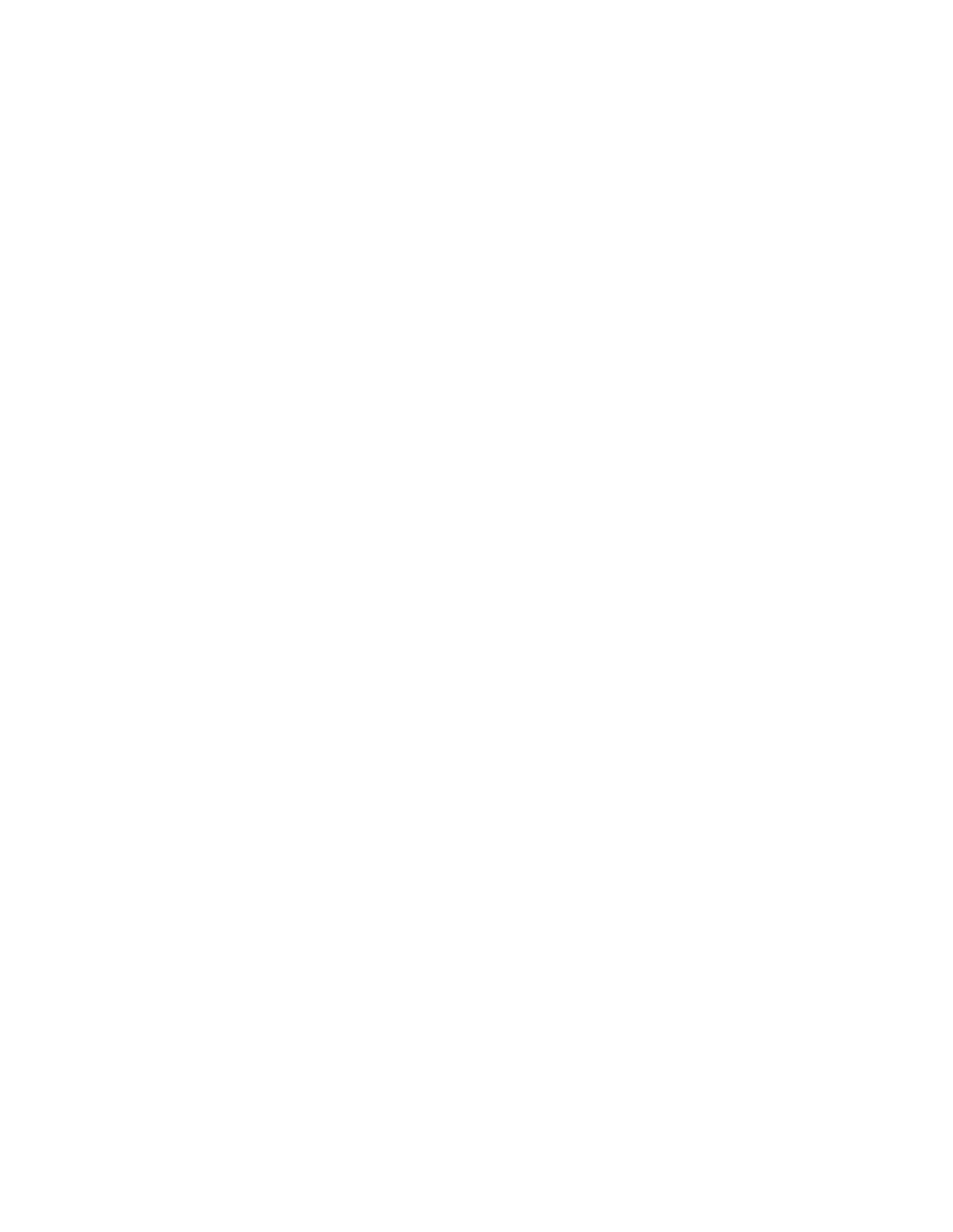## **IMF Working Paper**

## Western Hemisphere Department

## Pension Privatization and Country Risk<sup>1</sup>

Prepared by Alfredo Cuevas, María González, Davide Lombardo<sup>2</sup> and Arnoldo López-Marmolejo<sup>3</sup>

## Authorized for distribution by Martin Mühleisen

August 2008

## **Abstract**

## **This Working Paper should not be reported as representing the views of the IMF.**

The views expressed in this Working Paper are those of the author(s) and do not necessarily represent those of the IMF or IMF policy. Working Papers describe research in progress by the author(s) and are published to elicit comments and to further debate.

This paper explores how privatizing a pension system can affect sovereign credit risk. For this purpose, it analyzes the importance that rating agencies give to *implicit* pension debt (IPD) in their assessments of sovereign creditworthiness. We find that rating agencies generally do not seem to give much weight to IPD, focusing instead on *explicit* public debt. However, by channeling pension contributions away from the government and creating a deficit of resources to cover the current pension liabilities during the reform's transition period, a pension privatization reform may transform IPD into explicit public debt, adversely affecting a sovereign's perceived creditworthiness, thus increasing its risk premium. In this light, accompanying pension reform with efforts to offset its transition costs through fiscal adjustment would help preserve a country's credit rating.

JEL Classification Numbers: H55, F34

Keywords: Credit Risk, Credit Ratings, Pension Reform, Public Debt, Transition Costs Authors' E-Mail Addresses: acuevas@imf.org; mgonzalez@imf.org; dlombardo@imf.org; alopezm@banxico.org.mx

 $\overline{a}$ 

<sup>&</sup>lt;sup>1</sup> We acknowledge helpful comments and suggestions from seminar participants at the Economic Panel of the Fiscal Affairs Department of the International Monetary Fund (and in particular of Todd Groome), as well as from Manuel Arellano and Hugo Rodriguez Mendizabal. We also thank Noel Perez Benitez for excellent research assistance.

<sup>&</sup>lt;sup>2</sup> All from the International Monetary Fund

<sup>3</sup> Banco de México.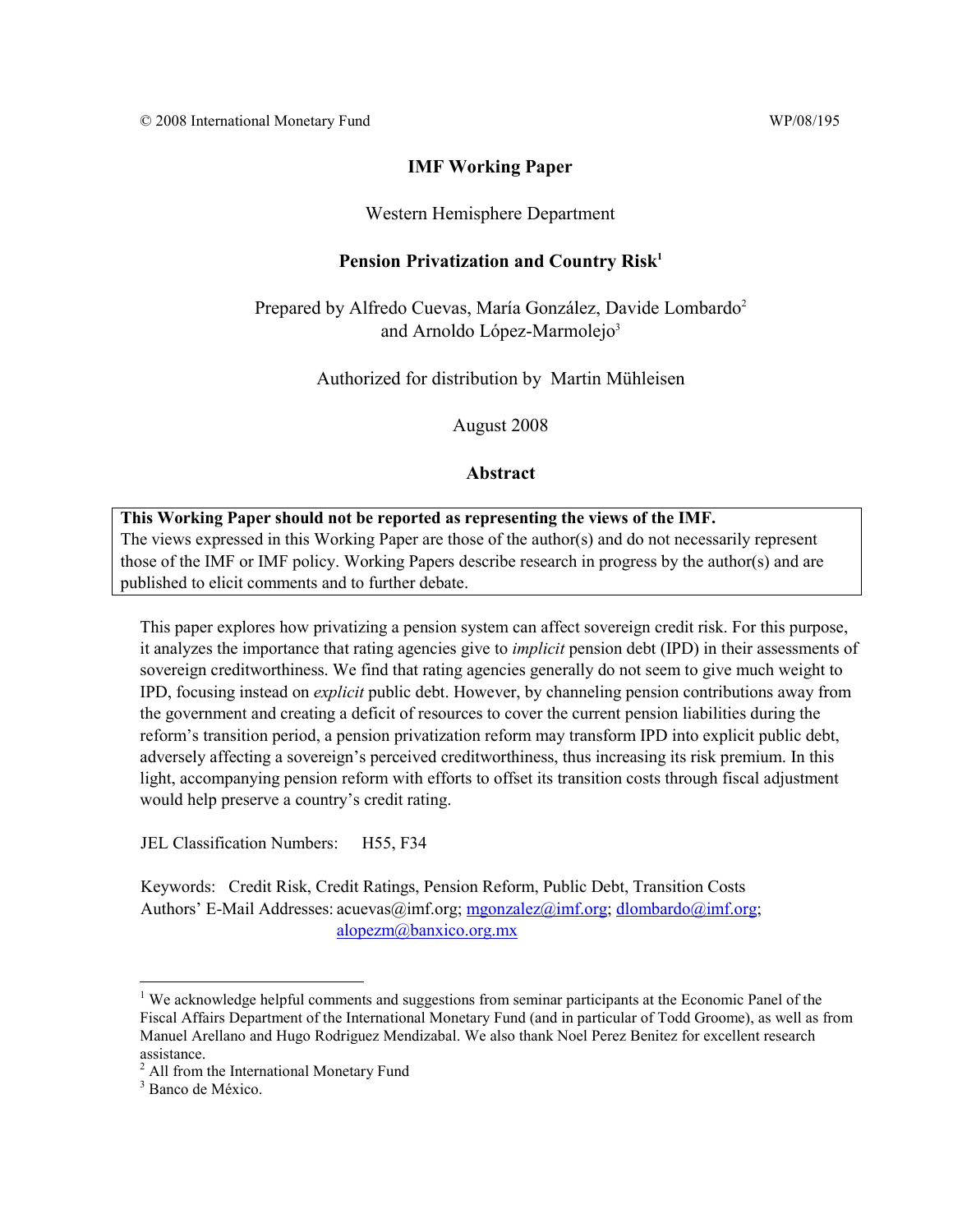# Contents Page

| $\mathbf{I}$ . |                                                                    |  |
|----------------|--------------------------------------------------------------------|--|
| $\prod$ .      |                                                                    |  |
| III.           |                                                                    |  |
| IV.            |                                                                    |  |
|                | $\mathsf{A}$                                                       |  |
|                | <b>B.</b>                                                          |  |
| $V_{\cdot}$    |                                                                    |  |
| VI.            |                                                                    |  |
|                |                                                                    |  |
| <b>Tables</b>  |                                                                    |  |
| 1.             |                                                                    |  |
| 2.             |                                                                    |  |
| 3.             | IIR and Pension Reform: Dynamic Panel (2SLS) Estimation Results 13 |  |
| 4.             |                                                                    |  |
| <b>Figures</b> |                                                                    |  |
| 1.             |                                                                    |  |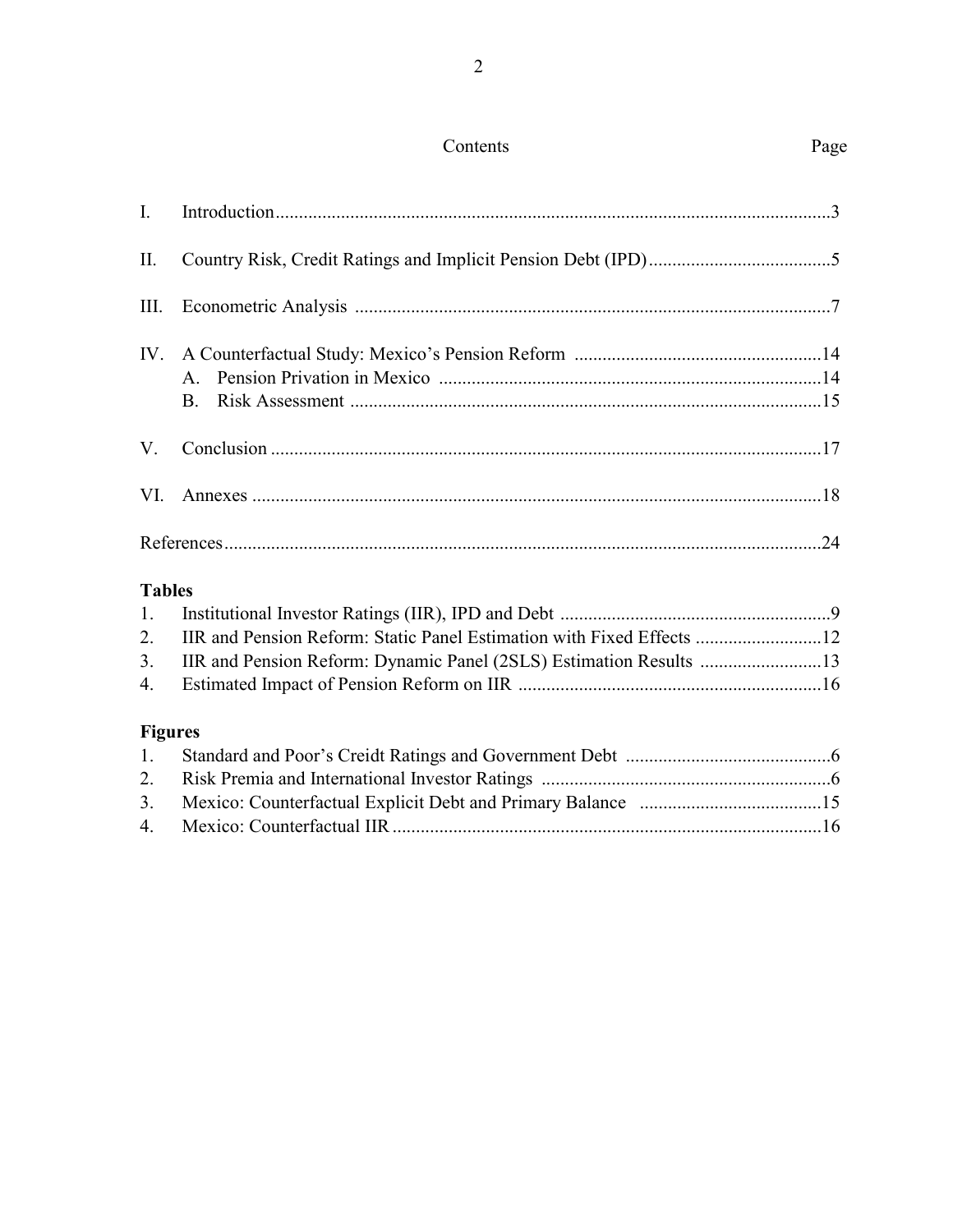## **I. INTRODUCTION**

Pension "privatization" (social security reform characterized by the introduction of a definedcontribution pension scheme) aims at correcting actuarial imbalances at the root of long-run solvency problems in pre-existing Pay-As-You-Go (PAYGO) defined-benefit public pension systems. However, other things equal, the reform's diversion of social security contributions to private personal accounts deprives the general government of revenues without an offsetting reduction in public spending because ongoing pension payments to existing pensioneers must continue, at least during a transition period. During this transition, governments often resort to market financing to make up for lost social security contribution revenue, leading to an increase in public debt.

During the wave of pension reform—particularly in Latin America during the 1990s—it was often argued that issuing debt to cover the imbalances that usually followed such reforms was not a cause for concern, since it just meant replacing implicit pension debt (IPD) with "explicit" public debt. A PAYGO system is an intergenerational redistribution mechanism based on the rollover of IPD across generations of workers. 4 Contributors implicitly buy claims to future income from the government, which uses the proceeds to finance the benefits of retirees—that is, to redeem previously issued claims. But after pension privatization the government cannot rollover pension claims any further, and must find new financing for the redemption of pension claims falling due. Thus, financing the payments of benefits to pensioners (or making up for lost contribution revenue) by issuing financial debt would be, in some sense, gradually making IPD explicit.<sup>5</sup> However, if markets do not consider IPD and explicit public debt as equivalent, then turning one into the other could affect the market's perception of a government's credit risk.

Several factors would seem to make financial debt a more problematic liability for the government than IPD. In most cases, IPD can in fact be seen a contingent liability,<sup>6</sup> whereas explicit financial debt is a firm commitment. By definition, IPD is a very long-dated liability, payable in the country's own currency, and positively correlated with the tax base. In contrast, in most countries' financial debt has a shorter average maturity, is often denominated in foreign currency, and its burden generally bears little relation to the tax base—if it does not bear a negative correlation to it. Creditors hold financial debt on a voluntary basis, which gives rise to relatively high rollover risks, whereas social security contributions are mandatory. More fundamentally, governments can, and often do, change the terms of PAYGO pension schemes, thereby restructuring IPD, whereas the terms of financial debt cannot be unilaterally modified.

1

<sup>&</sup>lt;sup>4</sup> See Conesa and Garriga (2005).

<sup>&</sup>lt;sup>5</sup> Strictly speaking, making up for lost contribution revenue with financial borrowing is to replace a flow of new implicit financing with a flow of new explicit borrowing. Issuing "recognition bonds" to compensate workers for the loss of acquired rights, as has been done under some pension reforms, is closer to the idea of making the stock of IPD explicit, although it really involves putting a definitive value on IPD.

<sup>&</sup>lt;sup>6</sup> Pension obligations under a PAYGO defined-benefit system would be contingent on the life of the pensioneer who holds the claim, but also subject to discretionary changes in the parameters of the pension system itself.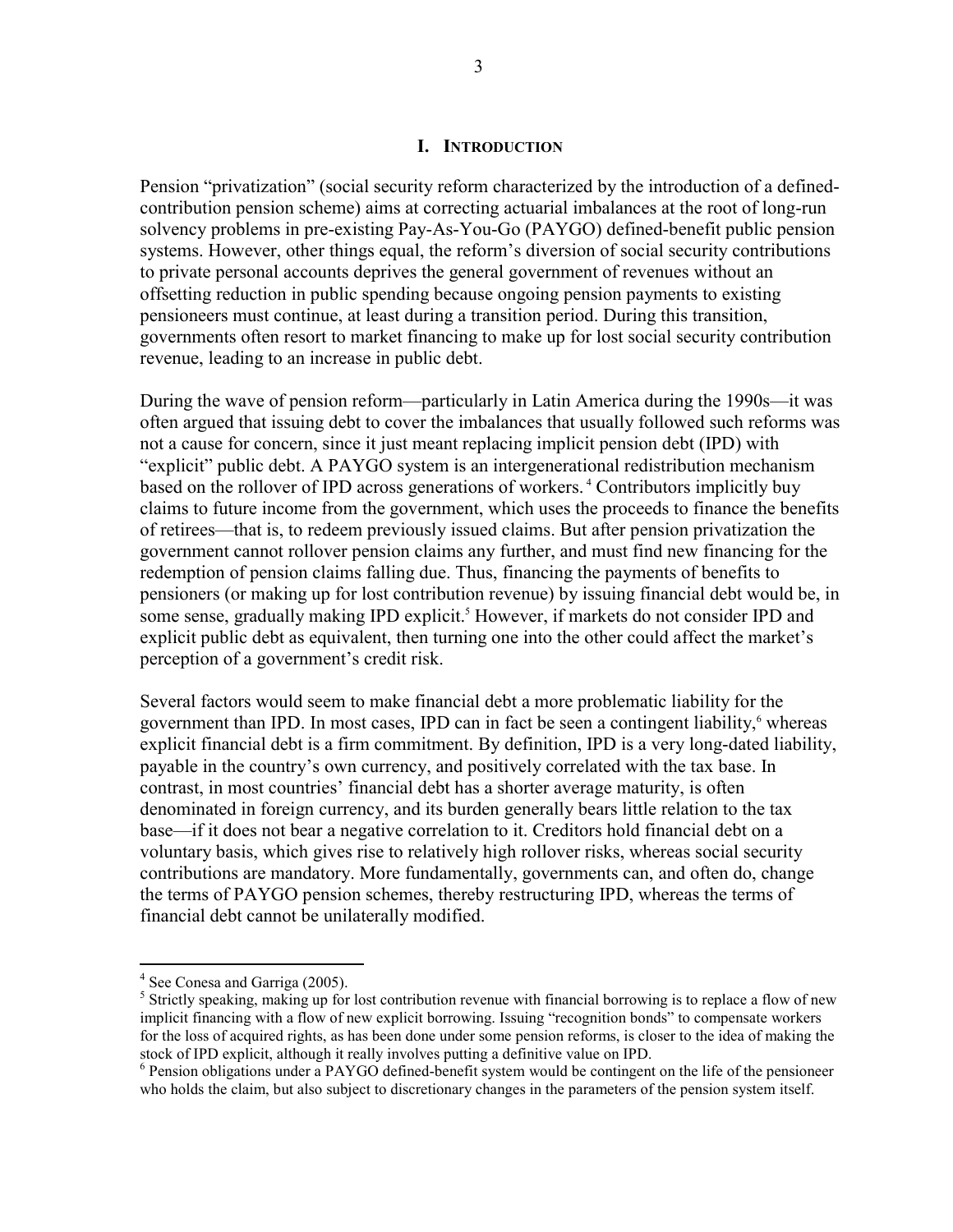Not only does pension privatization change the composition of the government's liabilities; it also changes the relationship between government and pension scheme's participants. Under a defined-benefit, PAYGO-financed scheme, workers and retirees hold junior claims on the government, while bondholders and other creditors hold more senior claims. In fact, experience shows that governments will try to reduce pension benefits or increase pension contributions under PAYGO plans before considering defaulting on financial debt. Workers and retirees are like equity holders, subject to residual risk. However, once pension privatization takes place, workers and pensioners become, through their pension funds, creditors on a par with other bondholders. The bonds held by pension fund managers (largely government bonds) are the same bonds held by other investors. Thus, a reform that kept the size of total obligations unchanged, but transformed IPD into explicit debt would increase the riskiness of the government's balance sheet and dilute the value of the financial claims already held by creditors.

Starting from an unsustainable PAYGO scheme, a pension reform will usually aim at curbing the growth in total government liabilities over time. Thus, a pension privatization can involve a trade-off between reducing total public (implicit plus financial) debt in the long run, but increasing the riskiness of the composition of liabilities in the short and medium term as financial debt replaces IPD, at least during the transition period of the reform. This is not an argument against pension reform; it is an argument in favor of accompanying pension reform with fiscal efforts to offset the tendency of the reform to increase riskiness associated with the higher path of financial debt.

In this paper, we explore whether these conclusions can be supported by showing that financial markets—and financial analysts in particular—judge IPD and financial public debt differently as they assess sovereign creditworthiness. Our empirical evidence suggests that this may be, in fact, the case. This diverging perception of financial analysts over both types of debt may be simply due to their understanding of the intrinsic differences between the two, (as mentioned above), but it could also reflect myopia by the financial analysts themselves, who may not fully appreciate the obligations represented by IPD—notably, such a myopic perception of IPD by the markets would constitute yet another difference between IPD and explicit debt.

Previous research in this area is scant, but the few available studies have mixed views on the equivalence between implicit and explicit liabilities.<sup>7</sup> When assessing the private sector, Feldstein and Seligman (1981) and Moody's (1998) argue that unfunded pension liabilities of corporations do end up reflected in corporate share prices and credit ratings. However, when assessing the determinants of sovereign credit risk, results are less clear. For example, Fiess (2003) seemingly confirms the differential treatment of financial debt and IPD for the case of Mexico, by observing that the country's credit ratings remained broadly unchanged before and after the 1997 pension system reform, despite the fact that the reform's features generated, upon its approval, an immediate reduction of IPD. More generally, a widely held view among practitioners is that net present value estimates of IPD should not influence

<u>.</u>

 $<sup>7</sup>$  However, economists have increasingly emphasized the need to include the concept of IPD in the standard set</sup> of debt sustainability indicators (see Holzman, Palacios and Zviniene, 2004).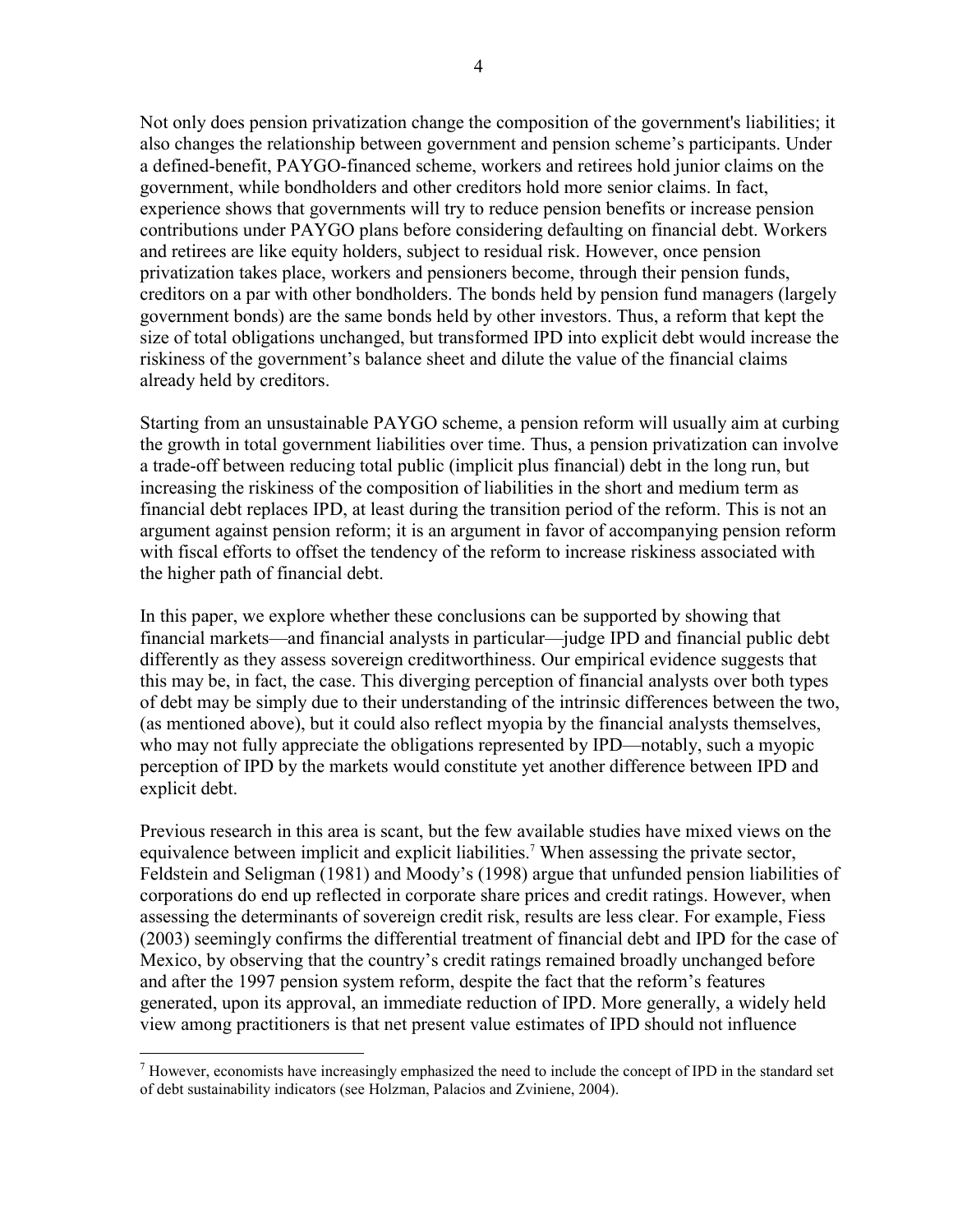sovereign credit risk ratings for two reasons: first, these estimates are highly sensitive to small changes in parameters and assumptions, as noted by Truglia (2002) and Pinheiro  $(2004)$ ;<sup>8</sup> and second, they do not account for possible future policy actions to improve the finances of defined-benefit pension systems.<sup>9</sup>

We regress indicators of sovereign creditworthiness on IPD and explicit public debt, controlling for the main determinants of debt sustainability. The analysis shows that crosscountry differences in financial public debt help explain differences in sovereign credit ratings, but differences in IPD do not. The apparent lack of attention to IPD on the assessment of sovereign creditworthiness could be an indication that markets, though concerned over contingent liabilities, simply do not trust available measures of IPD, which are subject to considerable error. To address this problem, we also estimate dynamic panel models of credit ratings that look at the effects of pension privatization *without* using direct measures of IPD. These models also suggest that markets focus mainly on explicit public debt levels without giving much weight to the IPD reductions generated by pension privatization. The corollary is that if a government wants to preserve its credit standing while it carries out a radical pension reform, then it must strengthen its non-pension fiscal balance to offset the loss of revenue from social security contributions, and avoid incurring additional explicit liabilities to finance the transition costs of the reform.

To illustrate the results of the econometric analysis, we present one simple counterfactual pension reform scenario. We look at the case of Mexico, which privatized its pension system in the late 1990's We construct simple fiscal scenario to show what might have happened to public debt and ratings, other things being equal, if it had done otherwise, and calculate the resulting impact on their credit standing, in line with our econometric estimates. This case helps illustrate the corollary mentioned above: public debt can become hard to manage when a country undertaking pension privatization does not offset its adverse cash flow effects with fiscal adjustment.

## **II. COUNTRY RISK, CREDIT RATINGS AND IMPLICIT PENSION DEBT (IPD)**

Financial debt is an important variable for rating agencies assessing government credit risk, and there is a strong relationship between a sovereign's debt and its credit rating (Figure 1).<sup>10</sup> For instance, as Argentina's federal government debt rose from 34½ percent of GDP in 1997 to about 135 percent of GDP in 2002, Standard and Poor's gradually downgraded its rating from BB to CC and ultimately SD (default). Similarly, Argentina's rating by the Institutional Investor's Country Credit Rating (IIR) System—which captures the aggregate views of

 $\overline{a}$ 

<sup>&</sup>lt;sup>8</sup> In particular, Pinheiro (2004) argues that in the late nineties estimates of IPD for Brazil from various sources varied by as much as sixty percent of GDP.

<sup>&</sup>lt;sup>9</sup> See Moody's Investor Service's Sovereign Risk Unit managing director Truglia (2002).

<sup>&</sup>lt;sup>10</sup> General government debt is one key criterion for both Moody's and Standard and Poor's for assigning sovereign credit ratings, as stressed by Powell and Martinez (2008). Many other variables affect ratings including the country's default history, the external and fiscal stance and the perceived institutional and governability status—which explains why advanced countries such as Japan, Belgium, Italy, Portugal and Spain can be in the "AA" range despite their high debts. These countries can rollover debt with relative ease, and there is no question on their ability to pay.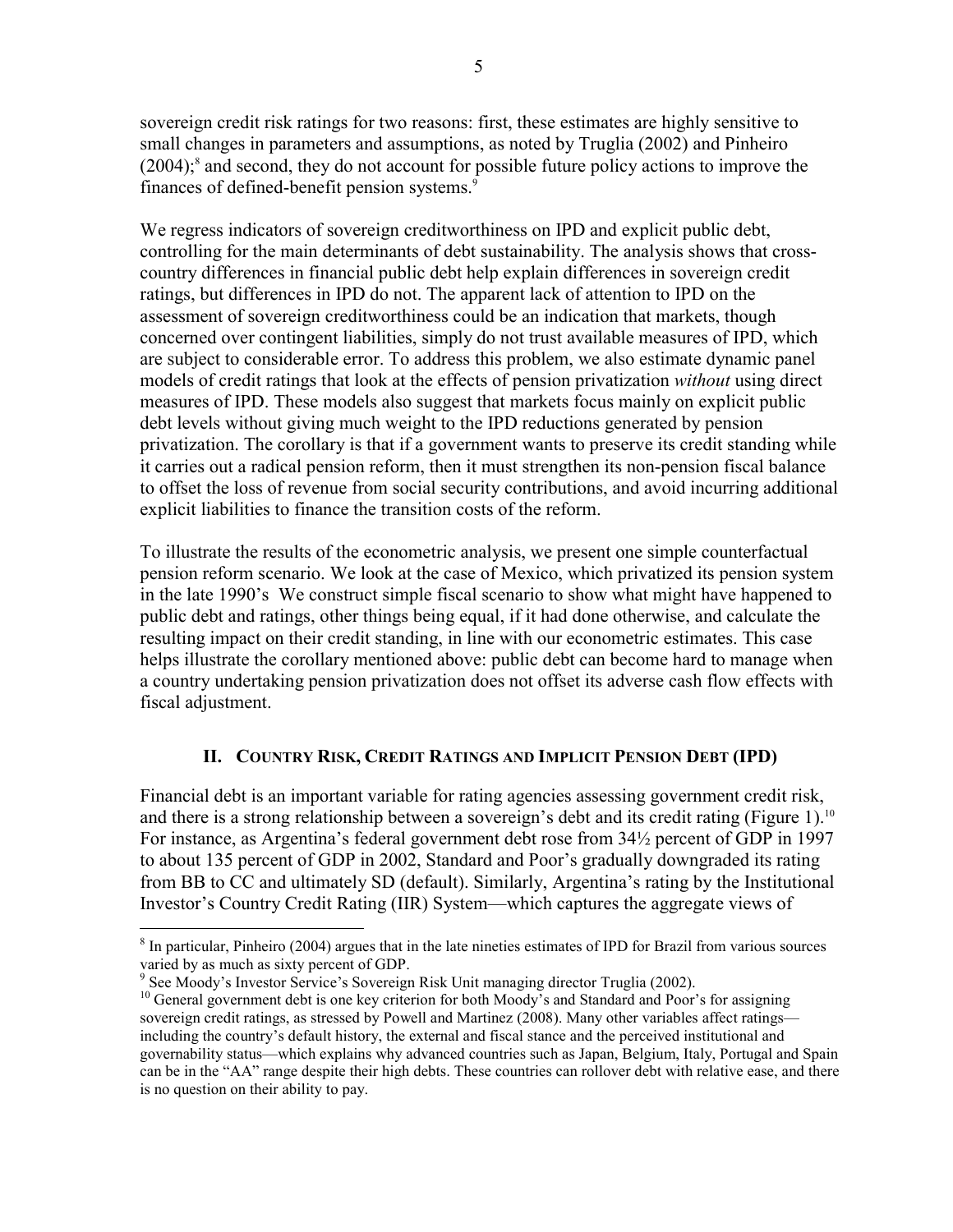economists and financial analysts on sovereign creditworthiness—fell from about 42½ in 1999 to 34<sup>3</sup>/<sub>4</sub> in 2001 and 23<sup>3</sup>/<sub>4</sub> by 2002.<sup>11</sup>

Credit ratings are closely correlated with the risk premia countries face in the international capital markets (Figure 2). Thus, markets seem to penalize the same developments that rating agencies consider harmful to a country's creditworthiness, and are certainly informed by the ratings themselves. In this context, an increase in explicit debt (even if it is related to a generally beneficial pension reform), could be perceived as a sign of deteriorating creditworthiness—and be reflected in worsening borrowing terms for the sovereign.



Figure 1. Standard and Poor's Credit Ratings and Government Debt

Figure 2. Risk Premia and International Investor Ratings



Sources: JP M organ and International Investor Ratings

 $\overline{a}$ 

<sup>&</sup>lt;sup>11</sup>The country credit ratings developed by the Institutional Investor (IIR) are based on information provided by senior economists and sovereign-risk analysts at leading global banks and money management and securities firms. Respondents grade each country in a scale of 0 to 100, where 100 represents the least chance of default.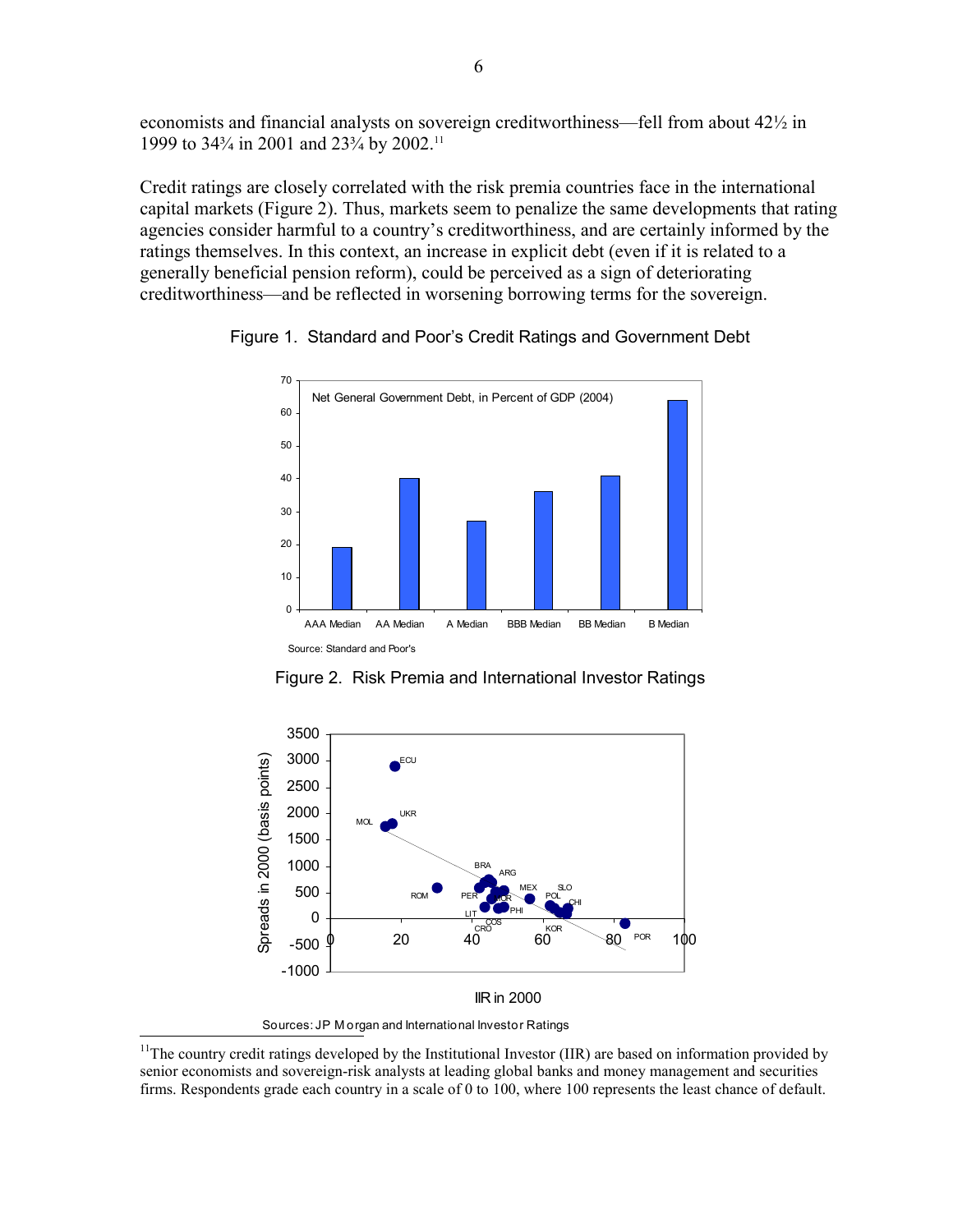The close link between financial debt and country risk is well documented, as noted in Powell and Martinez (2008). Moreover, some aspects of such link have been summed up in the concepts of "original sin" and "debt intolerance". Eichengreen, Hausman and Panizza (2003, 2003a) define as the "original sin" a country's inability to borrow abroad in its own currency, even in the presence of good institutions and stability. In the context of pension reform, the "original sin" theory suggests that even if IPD is brought under control by the reform, the country may find it difficult to find financing on adequate terms for the transition costs arising from the reform itself. Reinhart, Rogoff and Savastano (2003) define "debt intolerance" as the inability of emerging countries to function with levels of external debt that are easily manageable for advanced countries. A corollary of this view in the context of pension reform is that financing the transition costs with debt can generate or raise instability. Reinhart et al. (2003) also show that, as debt increases, the ratings fall more rapidly in emerging countries than in advanced economies, a phenomenon that may be interpreted as a perception of lower debt management capacity in emerging markets.

In any case, whether IPD and explicit public debt are seen as equivalent by the financial markets is an empirical issue. In the following section we take this question to the data.

## **III. ECONOMETRIC ANALYSIS**

To test the hypothesis that IPD matters as much as financial debt for credit risk assessments we first use a direct approach, based on cross-country regressions of IIR against IPD, controlling for financial public debt and other factors.<sup>12</sup> This approach is constrained by data availability, especially since it is difficult to find data on IPD for a large sample of countries.

We also use an indirect approach based on the idea that if financial markets care about IPD, they should react positively to a pension privatization reform that reduces it. The coefficient of a pension reform dummy should capture the impact that reducing IPD has on the rating. This approach does not require estimates of IPD, which allows us to use a much larger sample of countries, and to avoid the measurement and conceptual problems affecting IPD estimates. Moreover, we can use panel regressions in this case, since we have identified 21 countries where a pension privatization took place and the ratings and control variables can be sampled over several years. The main constraint for this regression is the availability of time series for country ratings.

## **Direct Approach**

1

As our dependent variable, we use a transformation of the IIR for 2000, defined as 100 minus the original IIR (thus, for our variable, a value of 100 represents the highest risk of default). That is, a positive sign in an estimated coefficient means that a variable has a positive effect on the perceived probability of default. The focus of the analysis is a measure of IPD in 33

 $12$  As noted by Baek, et al. (2005), in the country risk literature, indicators of sovereign creditworthiness are usually represented by ratings of agencies and publications. For example, Jacque el al. (1996) also use the IIR and the Economic Intelligence Unit (EIU), while Cantor and Packer (1996) use Moody's and S&P ratings.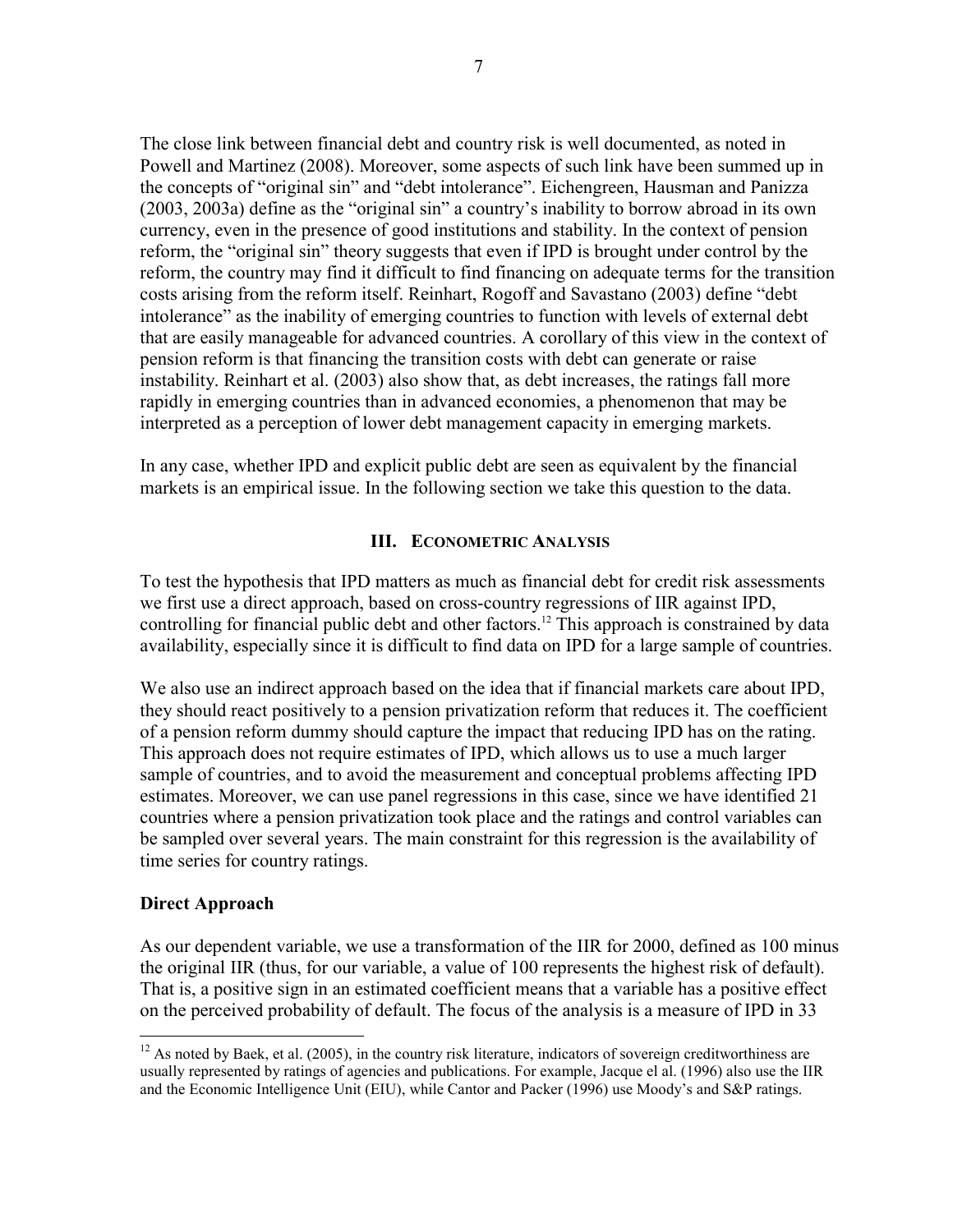countries in 1999/2000 taken from Holzman, Palacios and Zviniene (2004), which is the widest homogeneous IPD data set available. The well-known debt sustainability condition suggests that the primary balance in percent of GDP and real growth should be on the righthand side of a regression explaining the perceived creditworthiness of a sovereign, along with financial debt. Two measures of financial debt are used: in dataset (A), we include the public debt series as a share of GDP, presented in Holzman et al (2004), while dataset (B) uses the public debt series provided by Tsibouris et al (2006), to ensure robustness in our results regarding coverage.<sup>13</sup> In addition, international reserves, inflation, country size (proxied by the ratio of the country's GDP relative to that of the U.S.), the current account balance in percent of GDP, an index of political stability $14$  and an indicator of the regional "Original Sin" (as calculated by Hausmman and Panizza  $(2003)^{15}$  are used as control variables. All variables are for the year 2000, with the exception of real growth, which is the average for 1995-2000, and the "Original Sin", which is averaged for 1999-2001 (Annexes B and C).

We test for the effect of debt and IPD on country ratings by defining two different model specifications. In the first case, debt and IPD enter into the regression linearly, and a single coefficient for their impact on IIR is estimated across the sampled countries. The second specification allows for country-specific effects on the coefficients for debt and IPD by rescaling these variables by each country's relative size to the US economy.

Our estimates suggest that rating agencies do not consider financial debt and IPD equivalent when assessing country risk (Table 1, columns 1, 3, 5 and 7). Public debt has the expected positive sign and is significant across specifications; in contrast, the coefficient on IPD is close to zero, and not significant in all specifications, including those allowing for nonlinearities on the countries' size. The coefficients on average growth rate, reserves, primary balance and relative size of the country are broadly significant across specifications and, as expected, tend to reduce the probability of default. The coefficient of the index of political stability has the expected sign, but is significant only in some of the specifications, suggesting that economic factors are the most important in the assessment of sovereign country risk. The multicollinearity test using the VIF (Variance Inflation Factor) reveals weak multicollinearity between total debt and the current account balance (Annex D). Thus, the same regressions are estimated by considering the net exports rather than the current account balance. The estimates for this specification are reported in columns 2, 4, 6 and 8, and broadly similar in magnitude and level of significance to those that included the current account balance.

 $\overline{a}$ 

<sup>&</sup>lt;sup>13</sup> The key difference in the series is that of coverage, with the Tsibouris et al. (2006) database including generally wider public sector debt in its series.

 $<sup>14</sup>$  The political stability variable measures the likelihood of violence threats to, or changes in, government,</sup> including terrorism. The source is Kaufmann, Kraay and Mastruzzi (2005) and it is measured in units ranging from -2.5 to 2.5, with higher values corresponding to more stability.

<sup>&</sup>lt;sup>15</sup> See "OSIN3" variable, Haussmann and Pannizza (2004), Table 1.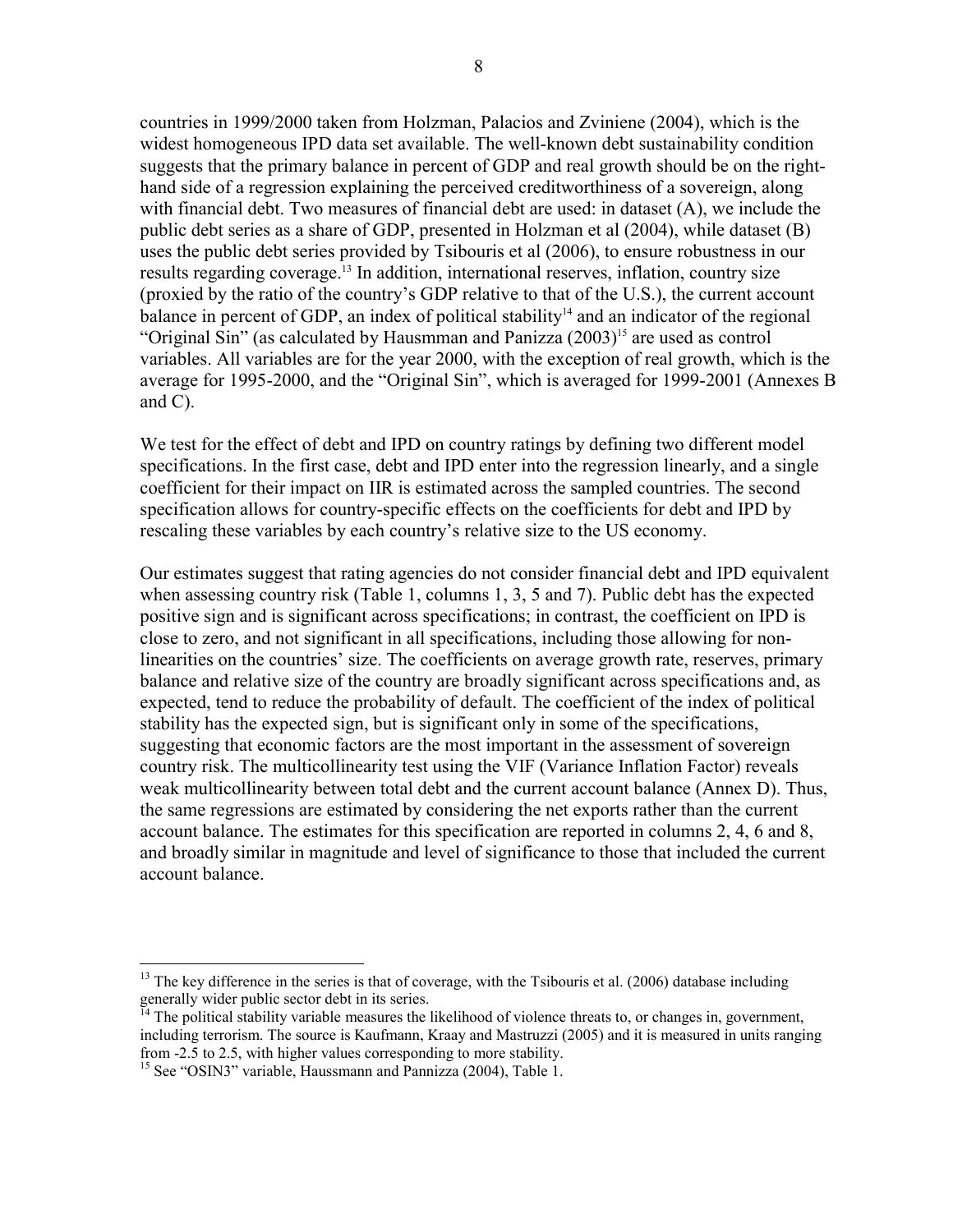Based on our regression estimates, we can reject the null hypothesis that the coefficients of IPD and public debt are equal. This provides support for the idea that markets see important differences between a sovereign's pension liabilities and financial public debt—differences which are relevant for the assessment of country risk. In consequence, making IPD explicit by financing the transition costs of a pension reform in the financial markets could trigger a deterioration of sovereign credit ratings.

|                            |                         | (A) Holzman et al (2004)       |                   |                                                          |                          | (B) Tsibouris et al (2006)                             |                       |                               |  |
|----------------------------|-------------------------|--------------------------------|-------------------|----------------------------------------------------------|--------------------------|--------------------------------------------------------|-----------------------|-------------------------------|--|
|                            |                         | Non-Interacted Debt<br>and IPD |                   | Debt and IPD interacted<br>with Relative Country<br>Size |                          | Non-Interacted Debt Debt and IPD interacted<br>and IPD |                       | with Relative Country<br>Size |  |
|                            | 1                       | $\overline{2}$                 | 3                 | 4                                                        | 5                        | $6\overline{6}$                                        | 7                     | $\overline{8}$                |  |
| Constant                   | 56.28                   | 56.67                          | 64.63             | 66.98                                                    | 59.61                    | 59.29                                                  | 66.10                 | 68.43                         |  |
|                            | $(0.00)$ ***            | $(0.00)$ ***                   | $(0.00)$ ***      | $(0.00)$ ***                                             | $(0.00)$ ***             | $(0.00)$ ***                                           | $(0.00)$ ***          | $(0.00)$ ***                  |  |
| <b>Public Debt</b>         | 13.13                   | 14.56                          | $-1,071.25$       | $-982.69$                                                | 13.71                    | 14.01                                                  | $-1,588.71$           | $-1,535.34$                   |  |
|                            | $(0.08)^*$              | $(0.05)$ **                    | $(0.07)^*$        | (0.11)                                                   | $(0.02)$ **              | $(0.01)$ ***                                           | $(0.06)$ **           | $(0.10)^*$                    |  |
| <b>IPD</b>                 | $-0.10$                 | 0.08                           | 28.43             | 28.27                                                    | $-0.52$                  | $-0.48$                                                | 119.57                | 119.84                        |  |
|                            | (0.95)                  | (0.96)                         | (0.49)            | (0.51)                                                   | (0.75)                   | (0.76)                                                 | (0.17)                | (0.21)                        |  |
| <b>Primary Balance</b>     | $-1.20$                 | $-1.25$                        | $-0.65$           | $-0.75$                                                  | $-0.75$                  | $-0.74$                                                | $-0.95$               | $-1.00$                       |  |
|                            | (0.11)                  | (0.11)                         | (0.36)            | (0.35)                                                   | (0.27)                   | (0.28)                                                 | (0.19)                | (0.20)                        |  |
| Reserves                   | $-96.31$                | $-100.45$                      | $-68.92$          | $-70.15$                                                 | $-85.99$                 | $-85.69$                                               | $-77.51$              | $-78.52$                      |  |
|                            | $(0.00)$ ***            | $(0.00)$ ***                   | $(0.01)$ ***      | $(0.02)$ **                                              | $(0.01)***$              | $(0.01)***$                                            | $(0.00)$ ***          | $(0.01)$ ***                  |  |
| Average Growth             | $-1.66$                 | $-1.83$                        | $-1.58$           | $-1.79$                                                  | $-1.96$                  | $-1.94$                                                | $-1.76$               | $-1.95$                       |  |
|                            | (0.17)                  | (0.15)                         | $(0.10)^*$        | (0.11)                                                   | $(0.10)^*$               | $(0.09)^*$                                             | $(0.08)^*$            | $(0.09)^*$                    |  |
| Inflation                  | $-0.02$                 | $-0.03$                        | 0.12              | 0.13                                                     | 0.08                     | 0.08                                                   | 0.10                  | 0.10                          |  |
|                            | (0.88)                  | (0.83)                         | (0.29)            | (0.29)                                                   | (0.47)                   | (0.52)                                                 | (0.40)                | (0.40)                        |  |
| <b>Current Account</b>     | $-0.39$<br>(0.21)       |                                | $-0.55$<br>(0.05) |                                                          | $-0.01$<br>(0.98)        |                                                        | $-0.53$<br>$(0.09)^*$ |                               |  |
| <b>Net Exports</b>         |                         | $-0.37$<br>(0.14)              |                   | $-0.47$<br>(0.15)                                        |                          | 0.02<br>(0.96)                                         |                       | $-0.46$<br>(0.15)             |  |
| <b>Relative GDP</b>        | $-216.24$<br>$(0.06)^*$ | $-194.88$<br>(0.11)            |                   |                                                          | $-219.85$<br>$(0.05)$ ** | $-221.78$<br>$(0.06)^*$                                |                       |                               |  |
| <b>Political Stability</b> | $-7.48$                 | $-7.11$                        | $-10.34$          | $-9.90$                                                  | $-6.62$                  | $-6.61$                                                | $-10.86$              | $-10.48$                      |  |
|                            | (0.14)                  | (0.15)                         | $(0.06)^*$        | $(0.07)^*$                                               | (0.19)                   | (0.19)                                                 | $(0.05)$ **           | $(0.07)^*$                    |  |
| Original Sin               | 17.09                   | 16.26                          | 8.92              | 6.62                                                     | 12.36                    | 12.47                                                  | 10.44                 | 8.12                          |  |
|                            | (0.29)                  | (0.36)                         | (0.57)            | (0.71)                                                   | (0.43)                   | (0.44)                                                 | (0.48)                | (0.63)                        |  |
| Observations               | 33                      | $\overline{33}$                | $\overline{33}$   | $\overline{33}$                                          | $\overline{33}$          | $\overline{33}$                                        | 33                    | 33                            |  |
| R-squared                  | 0.72                    | 0.72                           | 0.69              | 0.68                                                     | 0.74                     | 0.74                                                   | 0.70                  | 0.69                          |  |

Table 1. Institutional Investor Ratings (IIR), IPD and Debt.

Robust p values in parentheses

\* Significant at 10%; \*\* Significant at 5%; \*\*\* Significant at 1%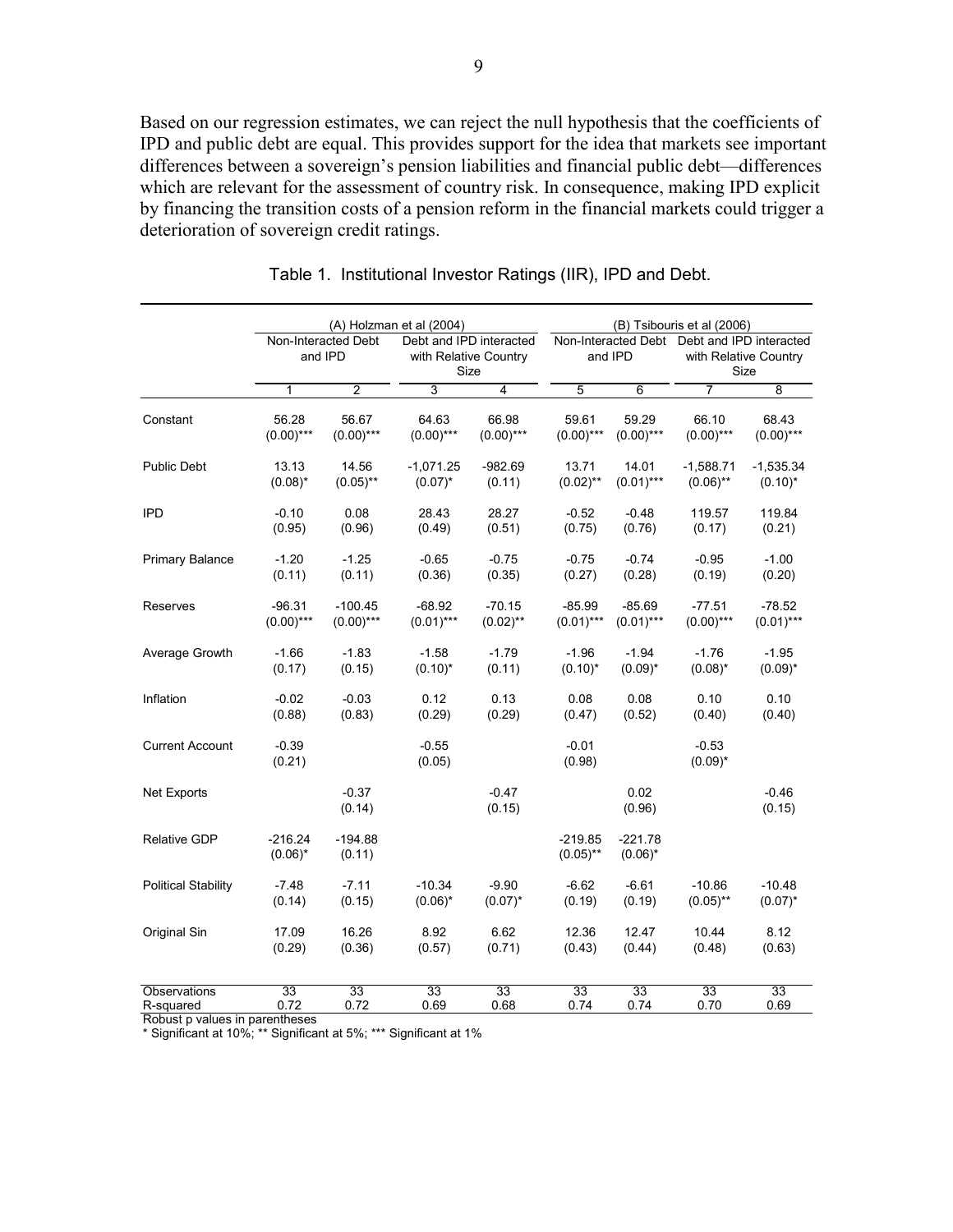## **Indirect Approach**

We assess the impact of enacting a pension reform law on credit ratings by estimating a panel regression with fixed effects, in which country risk is the dependent variable and the key regressor is a dummy variable indicating a pension reform. The panel used in this section contains data for 63 countries, including available data for each country between 1979 and 2003. The credit risk perception is again measured using the IIR. The dataset has 20 countries where a pension privatization reform took place in the period 1979-2003; introduction of a fully funded pension scheme is represented with dummy variables following three different specifications.<sup>16</sup> In the first specification, the dummy takes a unit value the year the pension reform law is enacted. Taking the year of enactment as the date of the pension reform implies that the expectation of a known upcoming reduction in IPD should be immediately reflected in the country's rating if the rating agencies are concerned about IPD. In the second specification, the dummy variable equals one both in the year of the reform and on the years that follow, to capture the permanent effect that the reform might have on country ratings. The third specification has dummy variables for the short term after the reform (when the reform is 0-4 years old), medium term (5-8 years old) and long term  $(9+$  years old).

The control variables are largely as in the direct approach. The variables that represent macroeconomic and fiscal conditions are total public debt, international reserves, the primary balance, and the current account balance, all expressed in percent of GDP; real growth, inflation and country size (once more measured as the ratio of a country's GDP to that of the U.S.). Unfortunately, the political stability and Original Sin variables are not available for a sufficiently long period to be included in the exercise.<sup>17</sup>

We employ two different panel estimation techniques. We start with a static panel to estimate a model similar to the cross-country regressions in the direct approach. We also estimate a dynamic panel data analysis including instrumental variables for two reasons. First, the high persistence of IIR ratings might indicate a "reputation effect" (thus, the lagged ratings could contain relevant economic information); second, more robust estimation techniques can rule out potential inconsistency and biases in our regressions.

## *Static Panel*

 $\overline{a}$ 

The estimates for our static panel regressions indicate that pension reform dummies (and hence, IPD) generally do not help explain a country's credit rating. Table 2 shows the results of the indirect approach following a model similar to the one used in the cross-country regressions. In general, the pension reform dummy variables are not significant<sup>18</sup>—a

<sup>17</sup> The Variance Inflation Factor (VIF) shows no multicollinearity among these variables (Annex E).

(continued…)

<sup>&</sup>lt;sup>16</sup> The countries are Argentina, Bolivia, Chile, Colombia, Costa Rica, Ecuador, El Salvador, Mexico, Peru, Poland, Uruguay, Iceland, Kazakhstan, Latvia, Russia, Slovakia, Estonia, Lithuania, Bulgaria and Croatia.

<sup>&</sup>lt;sup>18</sup> The exception is the medium-term dummy variable in the third specification, both when included alone and when interacted by the country's relative size. This implies that the pension reform might improve the rating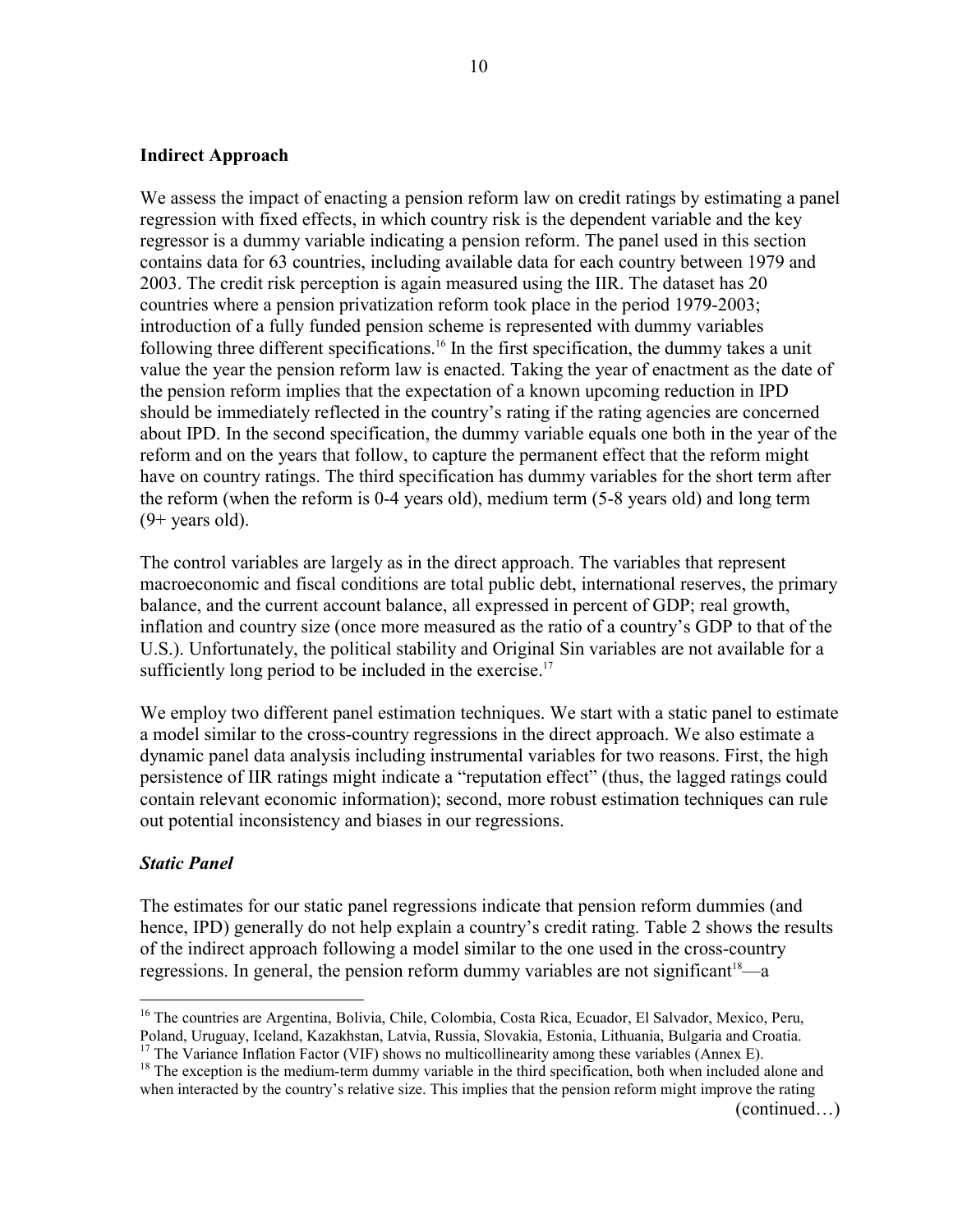surprising result, given that about 80 percent of the pension reforms in the sample also cut workers' pension benefits, which should have reduced the probability of defaulting on total debt in the future, at least to some extent. Most control variables have the expected signs. Total debt has a positive and significant effect on the probability of default (as measured by the IIR), while international reserves reduce this probability. Inflation has a significant but low positive coefficient, but the current account has an unexpected sign. Country size and the primary balance have the expected negative sign, but the coefficients are not significant. These results suggest that given the relevance of total debt and international reserves in the country risk assessments, the rest of the macroeconomic variables might have a relatively minor bearing for the rating agencies.

## *Dynamic Panel*

As noted earlier, data inspection<sup>19</sup> suggests that our static panel results might be subject to potential problems of biased and inconsistent estimators. To address these issues, we estimate a dynamic panel using a two-stage least squares (2SLS) method yielding asymptotically efficient estimates of our coefficients, $20$  including the first lag of the suspected endogenous variables as instruments in the regression (Table 3). $^{21}$ 

The estimation results are somewhat more mixed. In our first model, which considers both debt and the pension dummy variables independently of country size, the exercise again suggests that pension reform has not had a significant impact in the determination of credit ratings. In particular, the pension privatization dummy variables have statistically insignificant coefficients under each one of their potential specifications. Higher growth rates and primary balances reduce the probability of default as perceived by the rating agencies. Also, total debt and inflation raise perceived country risk. Most of the remaining control variables have the expected signs and are significant.<sup>22</sup> On the other hand, allowing for the interaction between the countries' relative size with the debt and pension dummy variables delivers a coefficient for public financial debt with a significant but unexpected negative sign, possibly suggesting that the "quality" of the country—as measured by its relative economic power—might have relatively more bearing on the sovereign's IIR ranking than its actual debt stock.<sup>23</sup> At the same time, pension dummies generally continue to prove insignificant and, at best, their effect on country ratings would seem to show with a considerable lag and fade away quickly.

 $\overline{a}$ 

only after 4 years. However, the lack of significance of the long-term dummy variable could mean that benefit on country ratings again fade away 8 years after the reform.

<sup>&</sup>lt;sup>19</sup> The Arellano-Bond test confirms the existence of serial correlation of order one in our dataset.

<sup>&</sup>lt;sup>20</sup> See Technical Appendix.

<sup>&</sup>lt;sup>21</sup> The bottom of Table 3 displays the tests for serial correlation, and the number of observations and countries. The tests for serial correlation show that there is no serial correlation of order 1 and 2.  $22$  The current account balance and international reserves have unexpected signs, as they appear to raise the

perception of default.

 $^{23}$  Furthermore, the relative size indicator could likely be picking up the impact of other structural issues (such as political stability and the "original sin" ranking) which were not available for the panel regressions under the indirect method.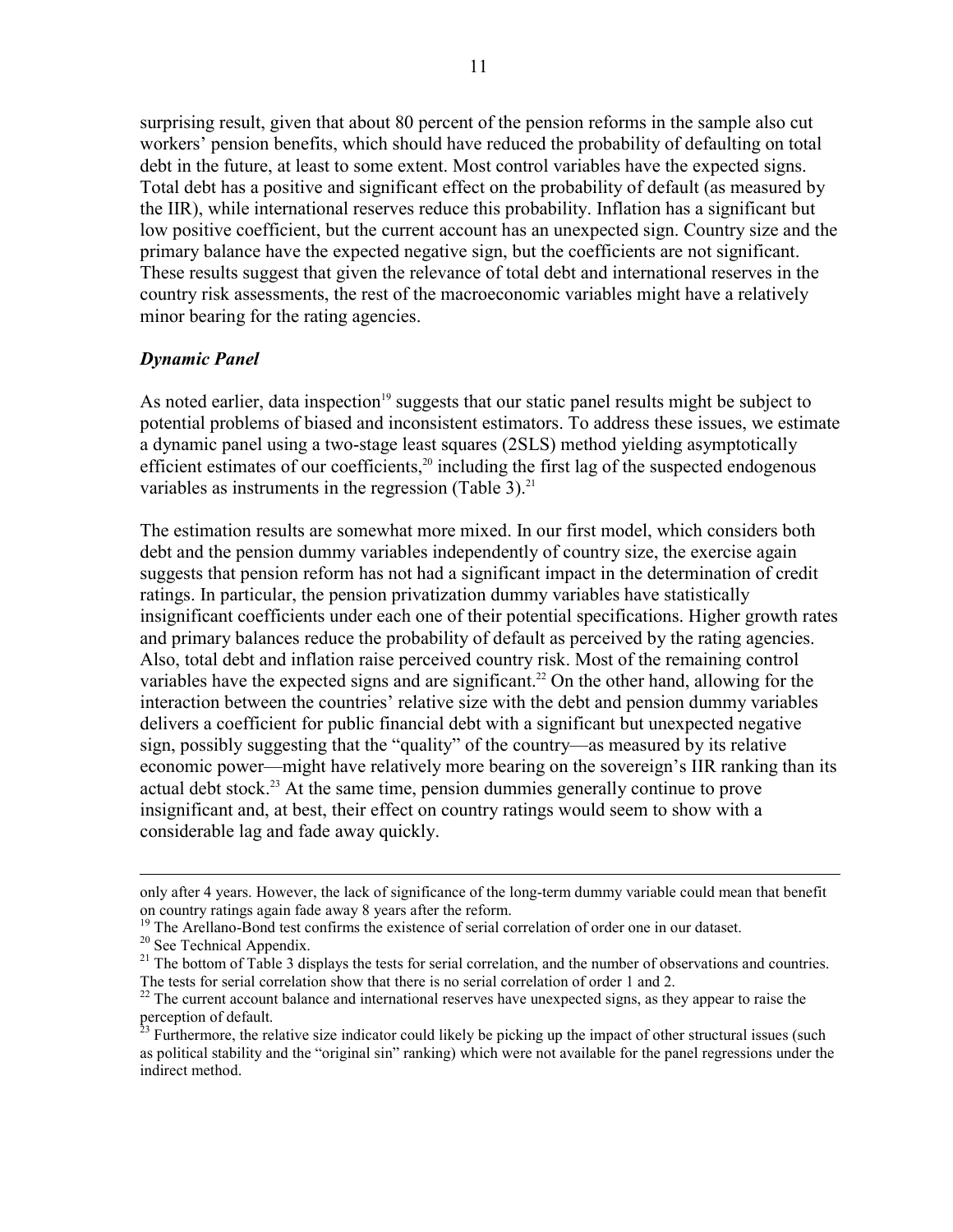In sum, the econometric evidence suggests that, under a reasonable range of specifications and estimation methods, rating agencies treat IPD and financial public debt differently. As argued earlier, there are good reasons that could explain this differentiation, and this is a factor that must be taken into account when planning a pension reform.

|                                | Non-Interacted Debt and Dummies              |                                                 | Debt and Pension Dummies interacted<br>with Relative Country Size |                                                |                                    |                                    |
|--------------------------------|----------------------------------------------|-------------------------------------------------|-------------------------------------------------------------------|------------------------------------------------|------------------------------------|------------------------------------|
|                                | $\mathbf{1}$<br>Pension<br>Temporal<br>Dummy | $\overline{2}$<br>Pension<br>Permanent<br>Dummy | $\overline{3}$<br>Pension<br>Dummy by<br>Period                   | $\overline{4}$<br>Pension<br>Temporal<br>Dummy | 5<br>Pension<br>Permanent<br>Dummy | 6<br>Pension<br>Dummy by<br>Period |
| Constant                       | 46.73<br>$(0.00)$ ***                        | 46.770<br>$(0.00)$ ***                          | 46.59<br>$(0.00)$ ***                                             | 47.614<br>$(0.00)$ ***                         | 47.51<br>$(0.00)$ ***              | 47.48<br>$(0.00)$ ***              |
| <b>Total Debt</b>              | 7.97<br>$(0.00)$ ***                         | 7.76<br>$(0.00)$ ***                            | 7.78<br>$(0.00)$ ***                                              | 24.00<br>$(0.08)^*$                            | 22.35<br>(0.11)                    | 22.43<br>(0.11)                    |
| Pension Temporal Dummy         | 0.91<br>(0.44)                               |                                                 |                                                                   | 64.77<br>(0.11)                                |                                    |                                    |
| <b>Pension Permanent Dummy</b> |                                              | $-4.05$<br>(0.12)                               |                                                                   |                                                | $-106.79$<br>(0.21)                |                                    |
| Pension Dummy Short Run        |                                              |                                                 | $-3.22$<br>(0.24)                                                 |                                                |                                    | $-39.82$<br>(0.70)                 |
| Pension Dummy Medium Run       |                                              |                                                 | $-7.62$<br>$(0.01)***$                                            |                                                |                                    | $-156.88$<br>$(0.04)$ **           |
| Pension Dummy Long Run         |                                              |                                                 | $-5.19$<br>(0.13)                                                 |                                                |                                    | $-40.002$<br>(0.90)                |
| Primary Balance                | $-2.62$<br>(0.83)                            | $-3.87$<br>(0.74)                               | $-5.27$<br>(0.66)                                                 | 6.09<br>(0.64)                                 | 4.78<br>(0.72)                     | 4.65<br>(0.72)                     |
| Reserves                       | $-24.72$<br>$(0.01)***$                      | $-24.76$<br>$(0.01)***$                         | $-24.20$<br>$(0.01)***$                                           | $-26.60$<br>$(0.00)$ ***                       | $-26.58$<br>$(0.00)$ ***           | $-26.49$<br>$(0.00)$ ***           |
| <b>Current Account Balance</b> | 21.53<br>$(0.01)***$                         | 19.69<br>$(0.01)$ **                            | 19.05<br>$(0.01)$ **                                              | 24.74<br>$(0.01)***$                           | 23.50<br>$(0.01)***$               | 23.27<br>$(0.01)***$               |
| Growth                         | 0.03<br>(0.79)                               | 0.03<br>(0.70)                                  | 0.02<br>(0.79)                                                    | 0.047<br>(0.62)                                | $-0.04$<br>(0.63)                  | $-0.05$<br>(0.61)                  |
| Inflation                      | 0.00<br>$(0.00)$ ***                         | 0.00<br>$(0.00)$ ***                            | 0.00<br>$(0.00)$ ***                                              | 0.00<br>$(0.07)^*$                             | 0.00<br>$(0.06)^*$                 | 0.00<br>$(0.05)^*$                 |
| <b>Relative GDP</b>            | $-57.030$<br>(0.19)                          | $-55.24$<br>(0.19)                              | $-53.83$<br>(0.18)                                                |                                                |                                    |                                    |
| Observations                   | 831                                          | 831                                             | 831                                                               | 831                                            | 831                                | 831                                |
| R-squared                      | 0.41                                         | 0.41                                            | 0.42                                                              | 0.32                                           | 0.33                               | 0.33                               |
| Number of Countries            | 63                                           | 63                                              | 63                                                                | 63                                             | 63                                 | 63                                 |

Table 2. IIR and Pension Reform: Static Panel Estimation with Fixed Effects

Robust p values in parentheses;\* Significant at 10%; \*\* Significant at 5%; \*\*\* Significant at 1%

Year dummies included in all models.

Fixed effects results are estimates with standard errors and test statistics consistent to heteroskedasticity and serial correlation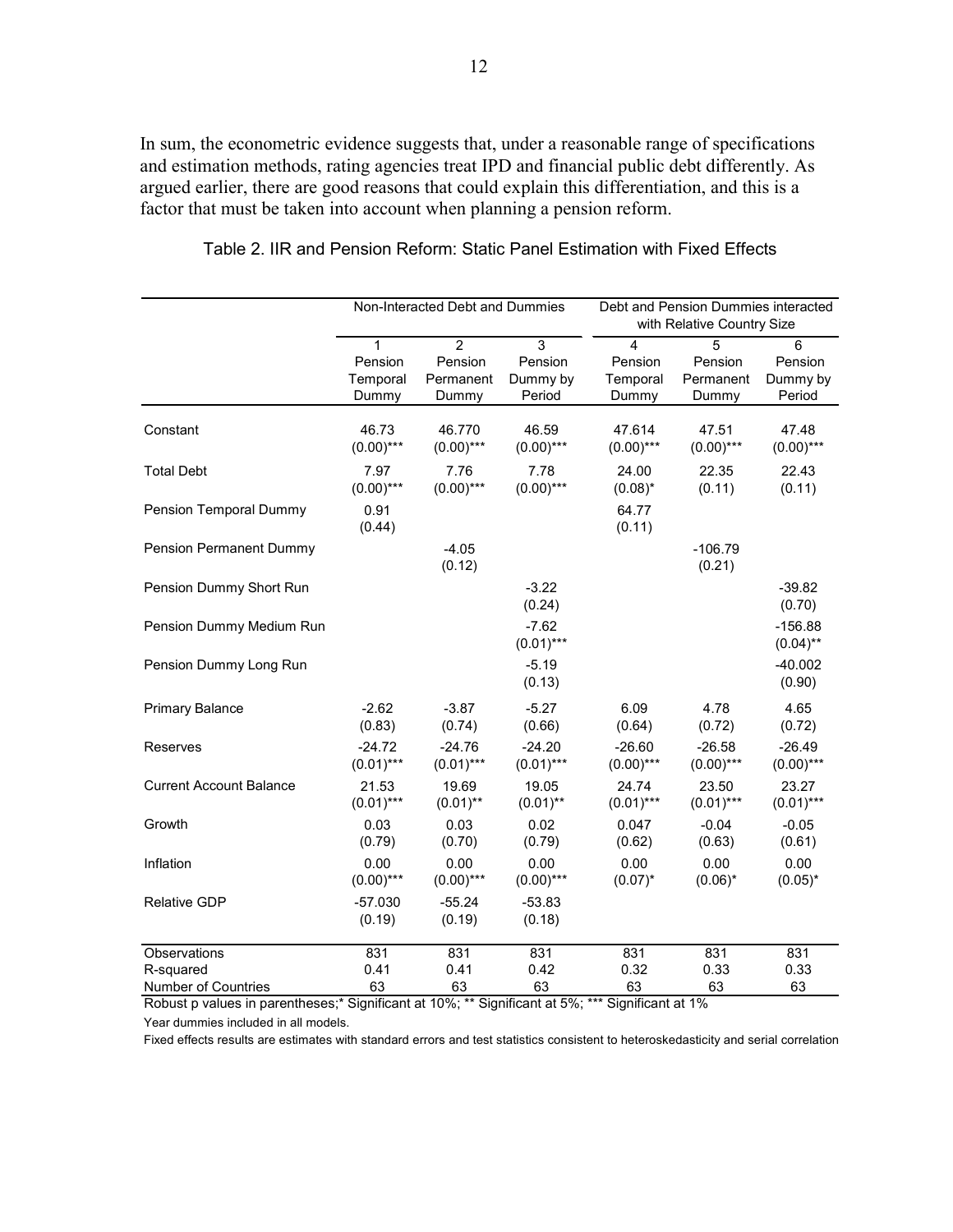|                                |                                     | Non-Interacted Debt and Dummies      |                                     | Debt and Pension Dummies interacted with<br><b>Relative Country Size</b> |                                     |                                     |
|--------------------------------|-------------------------------------|--------------------------------------|-------------------------------------|--------------------------------------------------------------------------|-------------------------------------|-------------------------------------|
|                                | $\mathbf{1}$<br>Temporal<br>Dummy   | $\overline{2}$<br>Permanent<br>Dummy | 3<br>Dummy by<br>Period             | $\overline{4}$<br>Temporal<br>Dummy                                      | 5<br>Permanent<br>Dummy             | 6<br>Dummy by<br>Period             |
| Constant                       | $-0.18$<br>(0.76)                   | 0.48<br>(0.47)                       | $-4.23$<br>$(0.00)$ ***             | 0.04<br>(0.94)                                                           | 0.20<br>(0.68)                      | 0.16<br>(0.76)                      |
| <b>Total Debt</b>              | 1.54                                | 1.49                                 | 1.26                                | $-18.48$                                                                 | $-18.51$                            | $-17.72$                            |
| Pension Temporal Dummy         | (0.13)<br>$-0.07$<br>(0.89)         | (0.14)                               | $(0.10)^*$                          | $(0.10)^*$<br>11.65<br>(0.62)                                            | $(0.09)^*$                          | $(0.10)^*$                          |
| Pension Permanent Dummy        |                                     | $-0.81$<br>(0.36)                    |                                     |                                                                          | $-62.83$<br>(0.33)                  |                                     |
| Pension Dummy Short Run        |                                     |                                      | $-0.81$<br>(0.36)                   |                                                                          |                                     | $-21.88$<br>(0.59)                  |
| Pension Dummy Medium Run       |                                     |                                      | $-1.14$<br>(0.20)                   |                                                                          |                                     | $-60.41$<br>$(0.06)^*$              |
| Pension Dummy Long Run         |                                     |                                      | 0.92<br>(0.62)                      |                                                                          |                                     | 80.00<br>$(0.05)$ **                |
| <b>Primary Balance</b>         | $-2.26$<br>(0.54)                   | $-2.14$<br>(0.56)                    | $-2.26$<br>(0.54)                   | $-1.98$<br>(0.60)                                                        | $-1.91$<br>(0.61)                   | $-2.01$<br>(0.59)                   |
| Reserves                       | 4.290<br>$(0.064*$                  | 4.18                                 | 4.01<br>$(0.09)^*$                  | 4.61<br>$(0.07)^*$                                                       | 4.45                                | 4.34                                |
| <b>Current Account Balance</b> | 11.15<br>$(0.00)$ ***               | $(0.07)^*$<br>10.81<br>$(0.00)$ ***  | 10.49<br>$(0.00)$ ***               | 10.95<br>$(0.01)$ ***                                                    | $(0.08)^*$<br>10.37<br>$(0.01)$ *** | (0.10)<br>9.73<br>$(0.01)$ ***      |
| Growth                         | $-0.06$                             | $-0.06$                              | $-0.06$<br>$(0.04)$ **              | $-0.07$                                                                  | $-0.07$                             | $-0.06$                             |
| Inflation                      | $(0.04)$ **<br>0.00                 | $(0.04)$ **<br>0.00                  | 0.00                                | $(0.03)$ **<br>0.00                                                      | $(0.02)$ **<br>0.00<br>$(0.00)$ *** | $(0.05)$ **<br>0.00<br>$(0.00)$ *** |
| <b>Relative GDP</b>            | $(0.00)$ ***<br>$-22.03$            | $(0.00)$ ***<br>$-21.39$             | $(0.00)$ ***<br>$-20.52$            | $(0.00)$ ***                                                             |                                     |                                     |
| L. IIR                         | (0.36)<br>0.37                      | (0.37)<br>0.36<br>$(0.00)$ ***       | (0.37)<br>0.35                      | 0.39<br>$(0.00)$ ***                                                     | 0.40<br>$(0.00)$ ***                | 0.39<br>$(0.00)$ ***                |
| L. Total Debt                  | $(0.00)$ ***<br>1.80<br>$(0.01)$ ** | 1.77<br>$(0.01)$ **                  | $(0.00)$ ***<br>1.72<br>$(0.02)$ ** | 11.98                                                                    | 11.20                               | 10.52                               |
| L. Total Debt *Relative GDP    |                                     |                                      |                                     | (0.23)                                                                   | (0.23)                              | (0.27)                              |
| L. Pension Temporal Dummy      | 0.01<br>(0.98)                      |                                      |                                     | 3.24<br>(0.88)                                                           |                                     |                                     |
| L. Pension Permanent Dummy     |                                     | $-0.60$<br>(0.20)                    |                                     |                                                                          | $-38.72$<br>$(0.00)$ ***            |                                     |
| L. Pension Dummy Short Run     |                                     |                                      | 0.51<br>(0.24)                      |                                                                          |                                     | $-53.48$<br>$(0.02)$ **             |
| L. Pension Dummy Medium Run    |                                     |                                      | $-1.67$<br>$(0.03)$ **              |                                                                          |                                     | $-92.27$<br>$(0.00)$ ***            |
| L. Pension Dummy Long Run      |                                     |                                      | 2.68<br>(0.29)                      |                                                                          |                                     | 320.68<br>$(0.00)$ ***              |
| L. Primary Balance             | $-8.36$<br>$(0.07)^*$               | $-8.41$<br>$(0.07)^*$                | $-8.290$<br>$(0.07)^*$              | $-9.36$<br>$(0.06)^*$                                                    | $-9.29$<br>$(0.07)^*$               | -8.91<br>$(0.08)^*$                 |
| L. Reserves                    | $-2.70$<br>(0.51)                   | $-2.90$<br>(0.47)                    | $-2.47$<br>(0.53)                   | $-3.60$<br>(0.40)                                                        | $-3.36$<br>(0.41)                   | $-2.87$<br>(0.47)                   |
| L. Current Account Balance     | 9.59<br>$(0.01)$ ***                | 9.54<br>$(0.01)$ ***                 | 9.35<br>$(0.01)***$                 | 8.99<br>$(0.01)$ ***                                                     | 8.87<br>$(0.02)$ **                 | 8.68<br>$(0.02)$ **                 |
| L. Growth                      | $-0.09$<br>$(0.00)$ ***             | $-0.090$<br>$(0.00)$ ***             | $-0.09$<br>$(0.00)$ ***             | $-0.10$<br>$(0.00)$ ***                                                  | $-0.10$<br>$(0.00)$ ***             | $-0.10$<br>$(0.00)$ ***             |
| L. Inflation                   | 0.00<br>$(0.00)$ ***                | 0.00<br>$(0.00)$ ***                 | 0.00<br>$(0.00)$ ***                | 0.00<br>$(0.01)$ ***                                                     | 0.00<br>$(0.01)$ ***                | 0.00<br>$(0.01)$ ***                |
| L. Relative GDP                | $-7.49$<br>(0.43)                   | $-7.84$<br>(0.43)                    | $-8.13$<br>(0.41)                   |                                                                          |                                     |                                     |
| m1                             | 1.26                                | 1.23                                 | 1.40                                | 1.34                                                                     | 1.16                                | 1.28                                |
| m <sub>2</sub><br>Observations | $-1.33$<br>651                      | $-1.30$<br>651                       | $-1.14$<br>651                      | $-1.15$<br>651                                                           | $-1.27$<br>651                      | 0.99<br>651                         |
| R-squared                      | 0.57                                | 0.57                                 | 0.58                                | 0.55                                                                     | 0.56                                | 0.58                                |
| Number of Countries            | 60                                  | 60                                   | 60                                  | 60                                                                       | 60                                  | 60                                  |

Table 3. IIR and Pension Reform: Dynamic Panel (2SLS) Estimation Results

Robust p values in parentheses. \* Significant at 10%; \*\* Significant at 5%; \*\*\* Significant at 1%.

L. indicates that the variable is lagged a period. Year dummies included in all models.

2SLS effects results are estimates with standard errors and test statistics consistent to heteroskedasticity and serial correlation.

m1 and m2 are tests for first-order and second-order serial correlation, asymptotically N(0,1). These test the first-differenced residuals.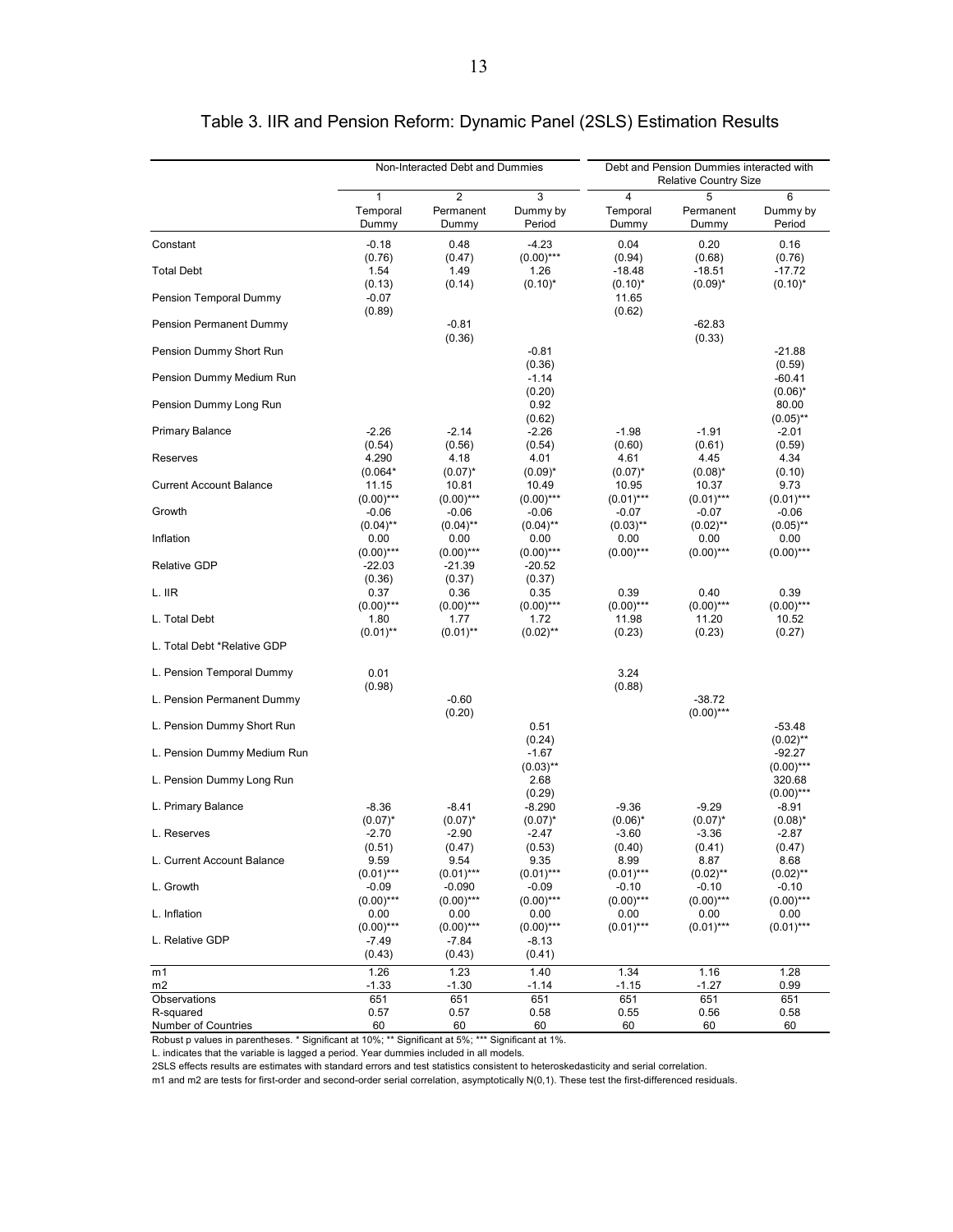## **IV. A COUNTERFACTUAL STUDY: MEXICO'S PENSION REFORM**

In this section we illustrate the implications of pension reform by constructing simple counterfactual scenarios for the Mexican case As the country undertook a radical pension reforms in the nineties, we ask how fiscal balances and debt would have evolved if such a reform had not taken place. For this purpose, we construct a counterfactual scenario by adding to fiscal revenues the contributions actually paid into individual capitalization accounts by the insured populations since the reform. We also reduce the government interest bill in proportion to the debt that the government would have avoided issuing if they had received those contributions as revenue. We keep the observed underlying (non-pension) fiscal balance. The construction of such a counterfactual helps illustrate the order of magnitude of the adjustment needed in the fiscal sector if a pension reform is to be absorbed without allowing the trajectory of financial debt to change.

#### **A. Pension Privation in Mexico**

The Mexican pension reform replaced the old defined-benefit, PAYGO system for private sector workers with a privately managed, defined-contributions scheme in July 1997. According to Zviniene and Packard (2002), this reform reduced IPD by 7 percent of GDP by 2001. With the reform, workers affiliated to the old program had to switch to the new one. These workers (but not those joining social security schemes for the first time after the reform) retained the option of retiring under the provisions of the old scheme by transferring to the government the assets accumulated in their capitalization accounts at the moment of retiring. Thus, while the government remained liable to service its previous implicit contracts when workers chose to remain under the old scheme, it stopped collecting the pension contributions paid by all private sector workers.

As noted earlier, Fiess (2003) examined country risk indexes for Mexico before and after the pension reform, concluding that it had no impact on country risk. While we agree with this observation, we argue that the pension reform did not have a negative impact on the country's credit rating *because the government made a significant effort to control its total explicit debt*—which, as we have seen, is the main indicator used by rating agencies in determining their risk assessments.<sup>24</sup>

To illustrate this point, we calculate a counterfactual scenario for Mexico's public debt as explained earlier.<sup>25</sup> We add to fiscal revenues workers' contributions to their private capitalization accounts (AFORES) and subtract from government expenditures the interest

1

<sup>&</sup>lt;sup>24</sup> Another possibility (see Gil, Packard and Yermo (2005), chapter 3) is that the negligible effect on Mexico's country risk may reflect the country's low IPDs by Latin American standards prior to the reform. However, even if relatively low by regional standards, IPD was high in absolute terms and the reform reduced it by a significant amount in a few years.

 $25$ <sup>25</sup> The concept of public debt used in the calculations shown in this section is the broadest one available for Mexico, the historical stock of the financial requirements of the public sector.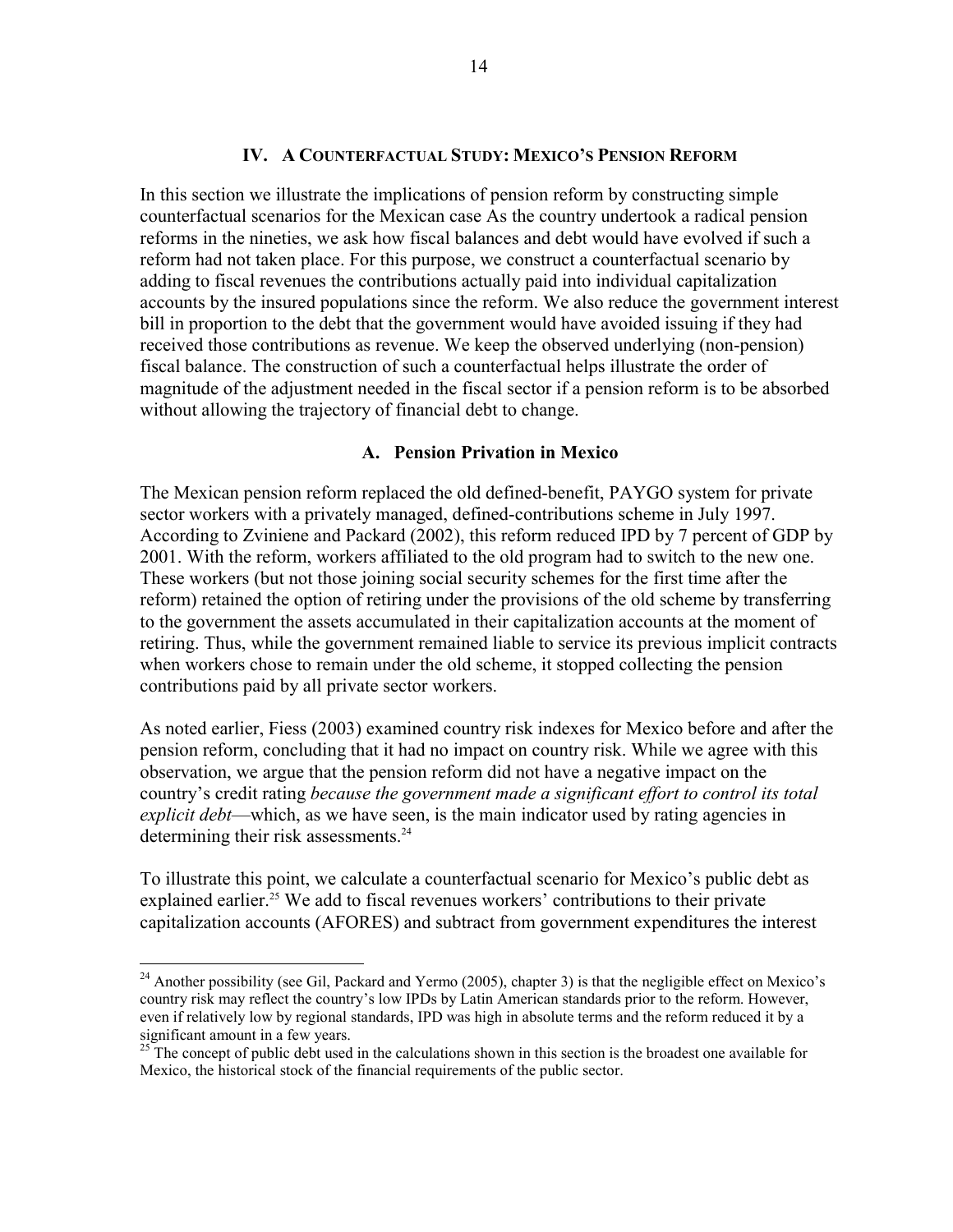cost that the government would have saved if it had reduced financing with those contributions (Figure 3). The contributions that actually went to private capitalization accounts represent the gap between the actual primary balance and the counterfactual primary balance; both measures show a surplus between 1996 and 2004. The exercise reveals an effort to undo the easing of policies that followed the 1995 crisis. The path of the counterfactual debt following the pension reform in 1997 shows a clear downward trend, hinting that an adjustment of the non-pension or underlying balance prevented the large cash imbalance in the residual public pension system from causing financial debt to rise and thereby helped preserve the country's credit rating.





#### **B. Risk Assessment**

Based on the regression estimates of previous section, we measure the impact of pension reform on the Mexican credit rating.<sup>26</sup> Table 4 summarizes the cumulative estimated effect of the pension reform on IPD and explicit debt in the country. By 2001, IPD had declined as expected, while explicit debt had risen moderately. In fact, the reduction in IPD exceeded, in absolute terms, the increase in financial debt, as one should have hoped for reforms aimed at improving long-term solvency. The final column presents the estimated impact of this change in Mexico's composition of public liabilities on the country's sovereign credit ratings, based on our estimates from Table 1 and the counterfactual debt scenario. In fact, the estimated sovereign credit risk was expected to rise marginally, given the limited increase in explicit

<u>.</u>

<sup>&</sup>lt;sup>26</sup> The IIR used in this exercise is the one officially released, rather than the transformed variable used in the regressions presented in the previous sections.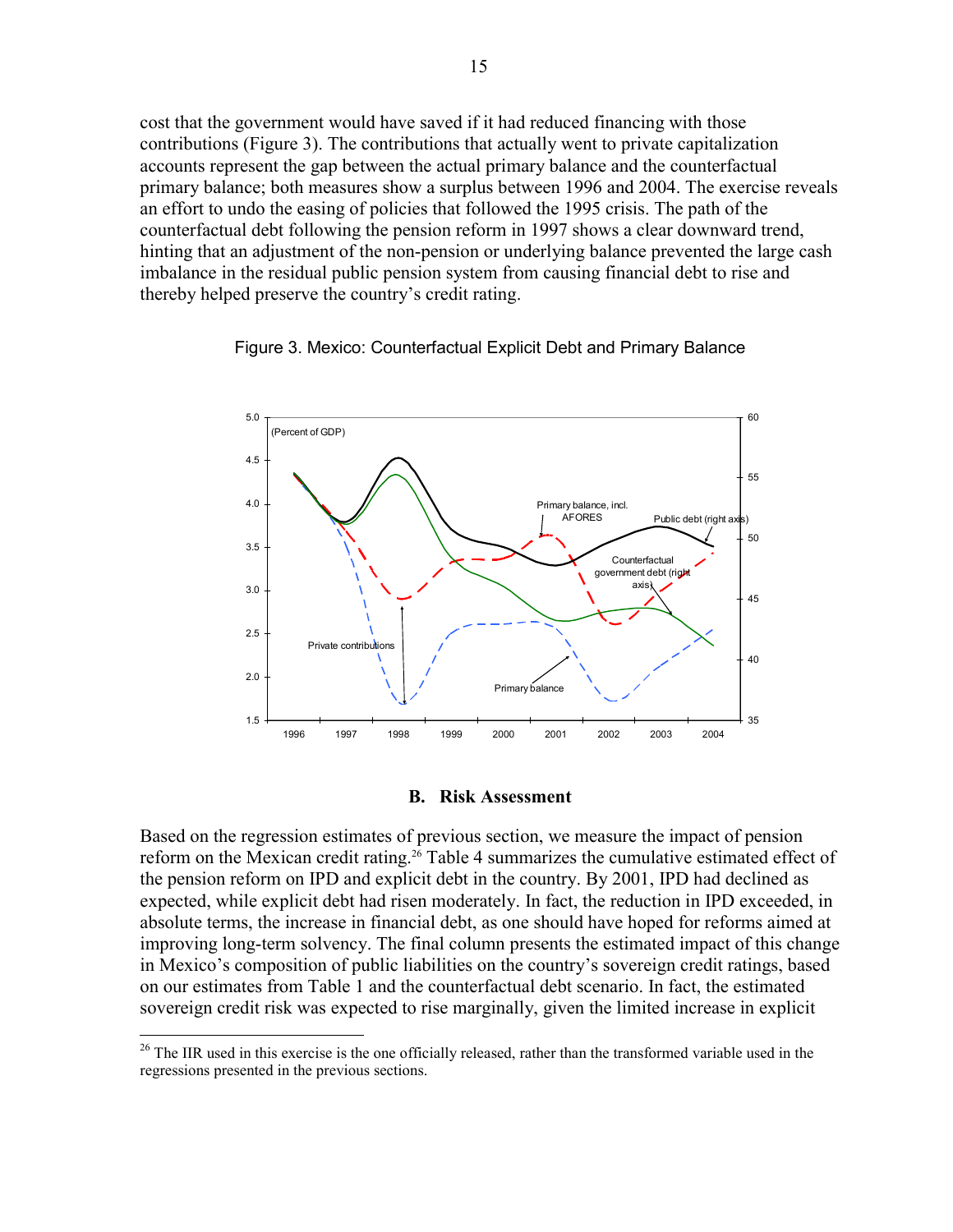public debt, and despite the large reduction in IPD. This result is consistent with the observations presented by Fiess (2003).

| Country | Pension reform<br>implementation | Change in<br><b>Explicit Debt due</b><br>to the reform,<br>2001 | Reduction in IPD<br>due to the<br>reform, 2001 <sup>ª</sup><br>In percent of GDP | Estimated<br>change in IIR due<br>to the reform by<br>2001 <sup>b</sup> |
|---------|----------------------------------|-----------------------------------------------------------------|----------------------------------------------------------------------------------|-------------------------------------------------------------------------|
| Mexico  | <b>Jul-97</b>                    | 4.6                                                             | 7.1                                                                              | 0.66                                                                    |

## Table 4. Estimated Impact of Pension Reform on IIR

<sup>a</sup> Source: Zviniene and Packard (2002) and authors.

 $\overline{a}$ 

**b** Impact from the increase in explicit debt and the law enactment. Calculated from estimates presented in Table 1, specification A(2), and the counterfactual debt scenarios.

We also simulate the counterfactual credit ratings for Mexico over a time period (Figure 4), based on the estimation results of the dynamic panel estimates with a period dummy presented in Table 3 . The counterfactual rating comes from the difference between actual and counterfactual debt.<sup>27</sup> According to our estimates, the IIR for Mexico in 2001 would have been 5.70 points better in the absence of a pension privatization—a relatively small amount, also in line with the results of Fiess (2003).





 $27$  The effect of the counerfactual primary balance is not taken into account into the counterfactual ratings, since the estimated coefficient on the primary balance is not statistically significant.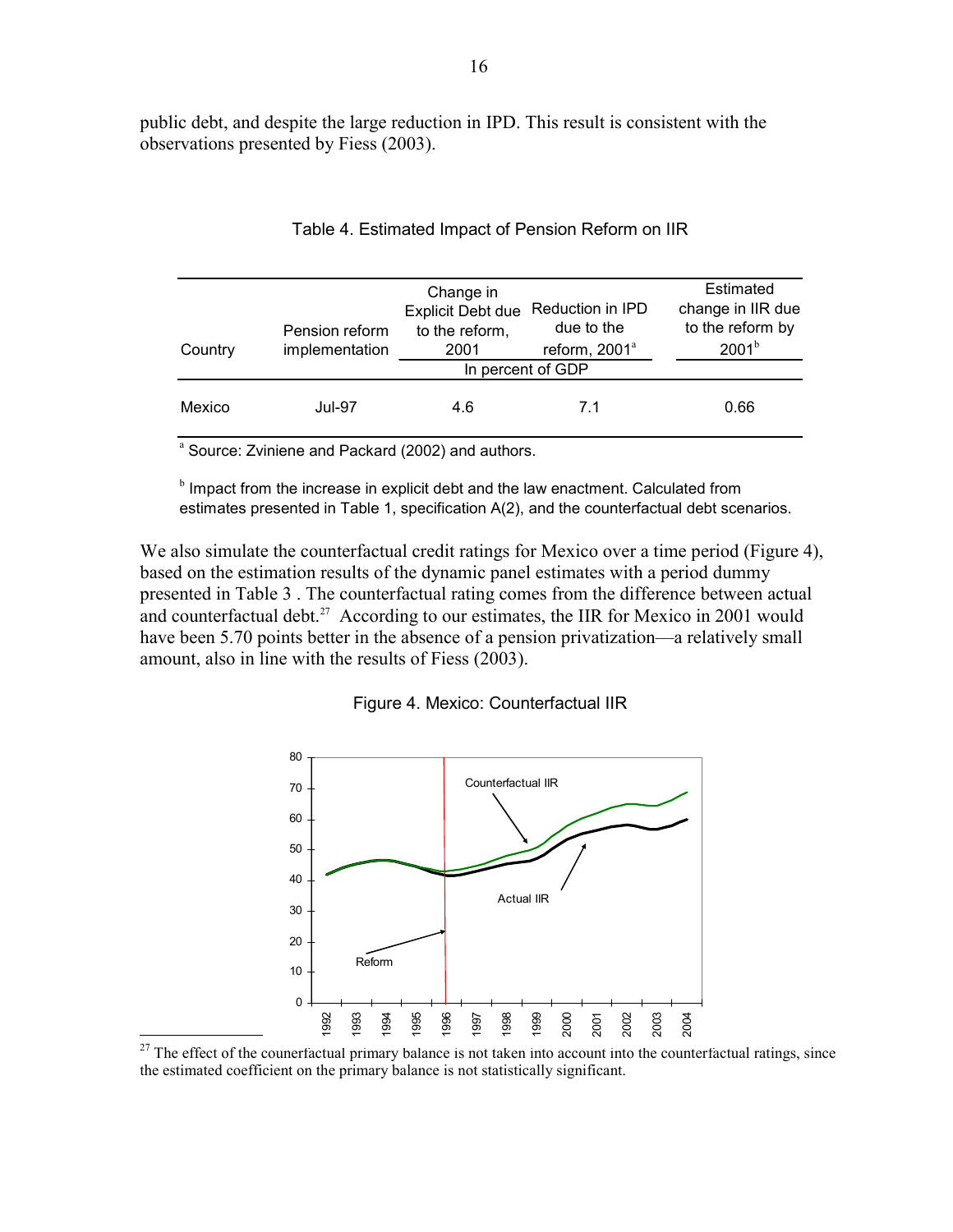## **V. CONCLUSION**

In this paper, we explored the effect of a pension reform on country risk perceptions by examining the relevance of government debt and IPD debt for the credit ratings. We find that, rating agencies do not take into account IPD when assessing sovereign risk, but focus on the country's explicit financial debt. Now, determining whether this is the result of a rational assessment of the differences between IPD and financial debt—which we judge economically significant—or of myopia is probably besides the point. This bias (if we can call it so) in the assessment of sovereign risk appears to be robust to a reasonable range of model specifications, and does not just reflect problems in the measurement of IPD. Thus, the implications for the perception of creditworthiness of financing the transition costs of pension reform with debt, and a government's ability to finance them with adjustment, are factors to take into account when considering reform. It would be an error to waive the issue away by declaring that the reform simply makes implicit debt explicit.

A clear policy implication of the paper is that a radical pension reform that aims at improving a sovereign's long-term solvency by reducing implicit pension liabilities could end up increasing the riskiness of the government's balance sheet in the short and medium term, thereby hurting the country's credit rating, unless fiscal adjustment keeps the explicit debt trajectory from deteriorating. There are two corollaries to this conclusion. The first is that pension reforms require fiscal space to be implemented, to help compensate their transition costs in the short and medium terms. In support of pension privatization, the reforming government would be well advised to take policy actions to offset some or all of the transitional costs of the reform and their effects on the path of financial debt. The second is that when governments do not have room to implement the needed fiscal adjustment to offset the near- and medium-term cash costs of a pension privatization, it might be preferable to follow a gradual but decisive parametric approach to improve the sustainability to the PAYGO pension system before a transition to a fully-funded system might be undertaken.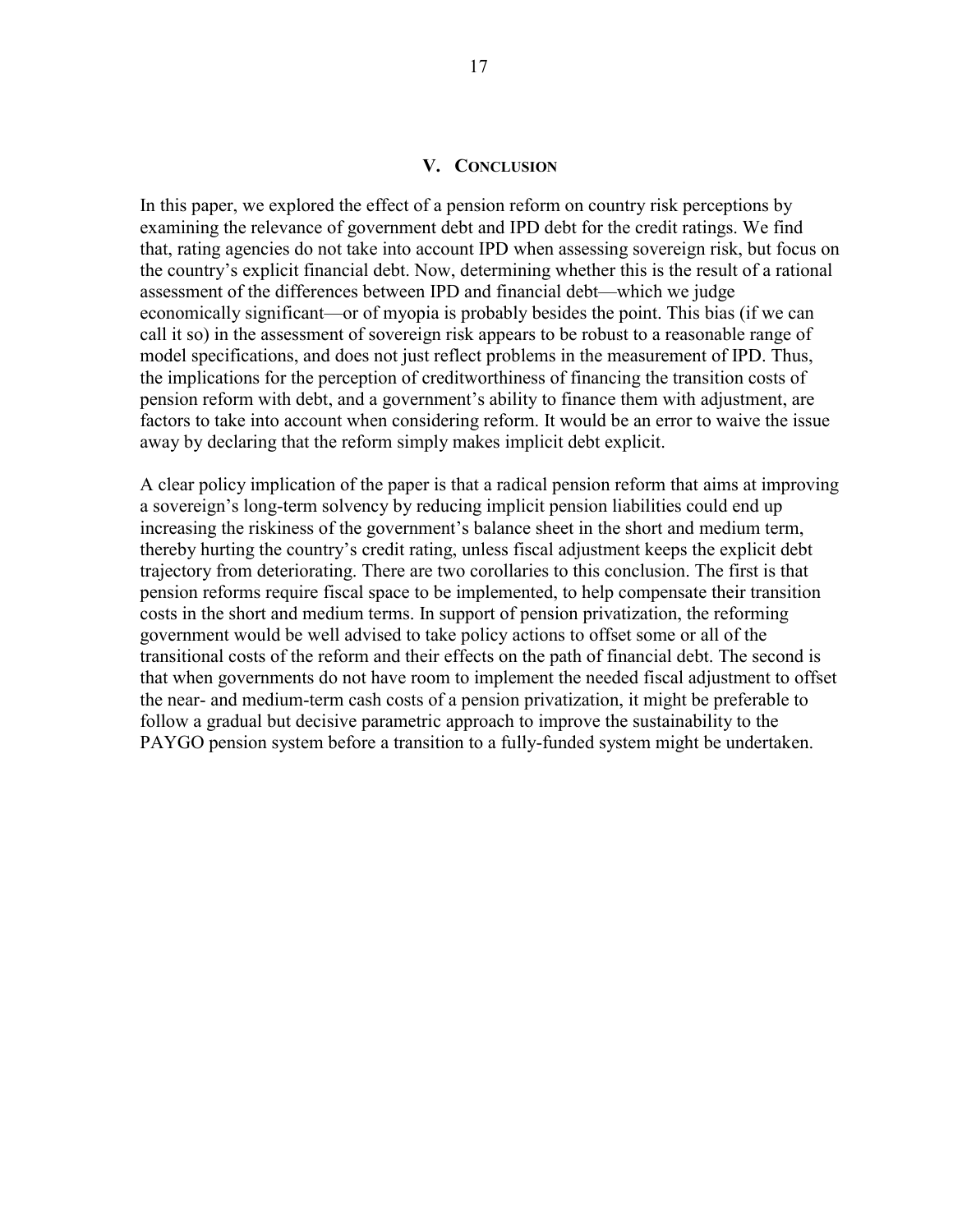## **VI. ANNEXES**

#### **Annex A**

|                      |          |                           | Distribution of countries by rating, S&P's 2004 |               |                  |            |                             |
|----------------------|----------|---------------------------|-------------------------------------------------|---------------|------------------|------------|-----------------------------|
|                      | AA       | A                         | <b>BBB</b>                                      | <b>BB</b>     | B                | <b>CCC</b> | CC.                         |
| AAA                  |          |                           |                                                 |               |                  |            |                             |
| Australia            | Andorra  | The Bahamas               | <b>Barbados</b>                                 | <b>Brazil</b> | <b>Belize</b>    |            | Cameroon Dominican Republic |
| Austria              | Belgium  | Bahrain                   | <b>Bulgaria</b>                                 | Colombia      | Benin            | Ecuador    |                             |
| Canada               | Bermuda  | Botswana                  | China                                           | Cock Islands  | <b>Bolivia</b>   |            |                             |
| Denmark              | Italy    | Chile                     | Croatia                                         | Costa Rica    | Burkina Faso     |            |                             |
| Finland              | Japan    | Cyprus                    | Kazakhstan                                      | Egypt         | Ghana            |            |                             |
| France               |          | New Zeland Czech Republic | Mexico                                          | El Salvador   | Grenada          |            |                             |
| Germany              | Portugal | Estonia                   | Montserrat                                      | Guatemala     | Indonesia        |            |                             |
| Ireland              | Spain    | Greece                    | Oman                                            | India         | Jamaica          |            |                             |
| Isle of Man          | Taiwan   | Hong Kong                 | Poland                                          | Jordan        | Lebanon          |            |                             |
| Liechtenstein        |          | Hungary                   | Slovak Republic                                 | Macedonia     | Madagascar       |            |                             |
| Luxembourg           |          | Iceland                   | South Africa                                    | Panama        | Mali             |            |                             |
| <b>Netherlands</b>   |          | Israel                    | Thailand                                        | Peru          | Mongolia         |            |                             |
| Norway               |          | Korea                     | Trinidad and Tobago                             | Philipines    | Mozambique       |            |                             |
| Singapore            |          | Kuwait                    | Tunisia                                         | Romania       | Pakistan         |            |                             |
| Sweden               |          | Latvia                    |                                                 | Russia        | Padua New Guinea |            |                             |
| Switzerland          |          | Lithuania                 |                                                 | Turkey        | Paraguay         |            |                             |
| United Kingdom       |          | Malaysia                  |                                                 | Vietnam       | Senegal          |            |                             |
| <b>United States</b> |          | Malta                     |                                                 |               | Serbia           |            |                             |
|                      |          | Qatar                     |                                                 |               | Suriname         |            |                             |
|                      |          | Saudi Arabia              |                                                 |               | Ukraine          |            |                             |
|                      |          | Slovenia                  |                                                 |               | Uriguay          |            |                             |
|                      |          |                           |                                                 |               | Venezuela        |            |                             |

Source: Standard and Poor's

## **Annex B**

| Series                                                    | Description and sources                                                                                 | Sample period   |
|-----------------------------------------------------------|---------------------------------------------------------------------------------------------------------|-----------------|
| Institutional Investor's Country<br><b>Credit Ratings</b> | Institutional Investor                                                                                  | 1979-2003       |
| Standard and Poor's Country<br>Sovereign Ratings          | Standard and Poor's.                                                                                    | 2000            |
| Implicit Pension Debt/GDP                                 | Holzmann, Palacios and Zviniene (2004), World<br><b>Bank Discussion papers</b>                          | 2000            |
| <b>Political Stability</b>                                | World Bank's Governance Research Indicator<br>Country Snapshot (GRICS).                                 | 2000            |
| Public Debt/GDP                                           | Holzmann, Palacios and Zviniene (2004), World<br><b>Bank Discussion papers</b>                          | 1979-2003       |
| Total Debt/GDP                                            | Experience with Large Fiscal Adjustments database:<br>Tsibouris et al. (2006). Completed with IMF data. | 1979-2003       |
| Primary Balance/GDP                                       | Experience with Large Fiscal Adjustments database:<br>Tsibouris et al. (2006) and OECD.                 | 1979-2003       |
| Reserves                                                  | World Development Indicators, World Bank.                                                               | 1979-2002       |
| <b>Growth Rate</b>                                        | World Development Indicators, World Bank.                                                               | 1979-2003       |
| Inflation                                                 | World Development Indicators, World Bank.                                                               | 1979-2003       |
| GDP                                                       | World Development Indicators, World Bank.                                                               | 1979-2003       |
| <b>Current Account Balance</b>                            | World Development Indicators, World Bank.                                                               | 1979-2003       |
| Net Exports                                               | World Development Indicators, World Bank.                                                               | 1979-2003       |
| Pension Reform Dummy                                      | Own Research                                                                                            | Different years |
| Spreads                                                   | JP Morgan                                                                                               | 1998-2001       |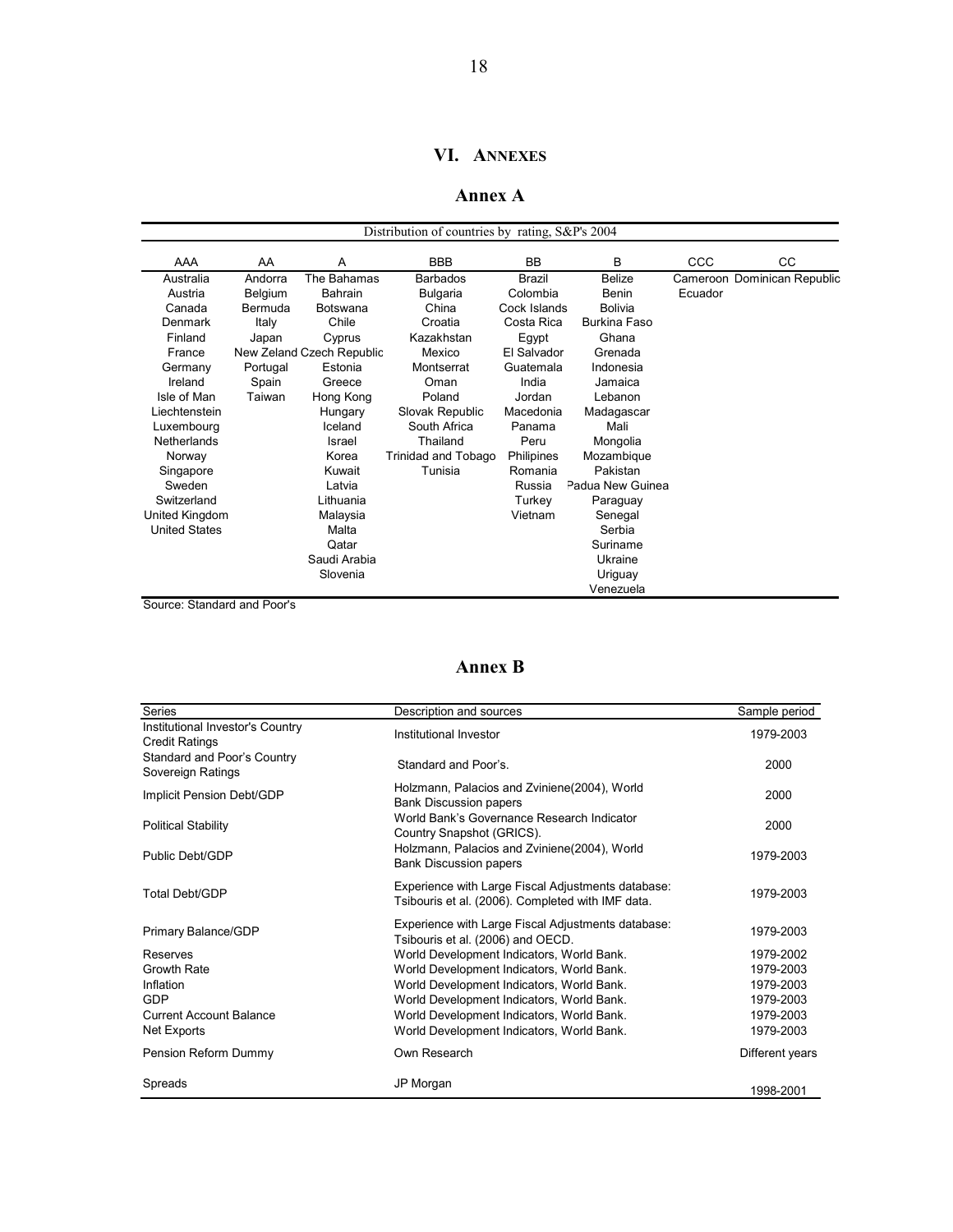| Argentina      | Hungary    | Peru        |
|----------------|------------|-------------|
| <b>Bolivia</b> | Iran       | Phillipines |
| Brazil         | Korez      | Poland      |
| Chile          | Kyrgyz Rep | Portugal    |
| Colombia       | Lithuania  | Romania     |
| Costa Rica     | Malta      | Senegal     |
| Croatia        | Mauritius  | Slovakia    |
| Dominican Rep  | Mexico     | Slovenia    |
| Ecuador        | Moldova    | Turkey      |
| El Salvador    | Morocco    | Ukraine     |
| Estonia        | Nicaragua  | Uruguay     |

**Annex C** 

| \n n e |  |
|--------|--|
|--------|--|

|                                                     | Variance Inflation         |                        |
|-----------------------------------------------------|----------------------------|------------------------|
| Variable                                            | Factor (VIF <sup>a</sup> ) | Tolerance <sup>b</sup> |
| <b>CA Balance</b>                                   | 2.67                       | 0.37                   |
| <b>Total Debt</b>                                   | 2.52                       | 0.40                   |
| <b>Political Stability</b>                          | 2.09                       | 0.48                   |
| Inflation                                           | 1.78                       | 0.56                   |
| <b>IPD</b>                                          | 1.69                       | 0.59                   |
| Avg. Growth                                         | 1.57                       | 0.64                   |
| Reserves                                            | 1.54                       | 0.65                   |
| <b>Primary Balance</b>                              | 1.50                       | 0.67                   |
| <b>Relative GDP</b>                                 | 1.33                       | 0.75                   |
|                                                     | Variance Inflation         |                        |
| Variable                                            | Factor (VIF <sup>a</sup> ) | Tolerance <sup>b</sup> |
| Net Exports                                         | 2.44                       | 0.41                   |
| <b>Political Stability</b>                          | 2.07                       | 0.48                   |
| <b>Total Debt</b>                                   | 2.05                       | 0.49                   |
| Inflation                                           | 1.79                       | 0.56                   |
| Avg. Growth                                         | 1.71                       | 0.58                   |
| <b>IPD</b>                                          | 1.61                       | 0.62                   |
| Reserves                                            | 1.58                       | 0.63                   |
| <b>Primary Balance</b>                              | 1.53                       | 0.65                   |
| <b>Relative GDP</b><br>$h$ —<br>$a_{1} = 1.11 - 2.$ | 1.38<br>2                  | 0.72                   |

 $\mathrm{^{a}V}$ IF=1/(1-R<sup>2</sup>);  $\mathrm{^{b}T}$ olerance=1-R<sup>2</sup>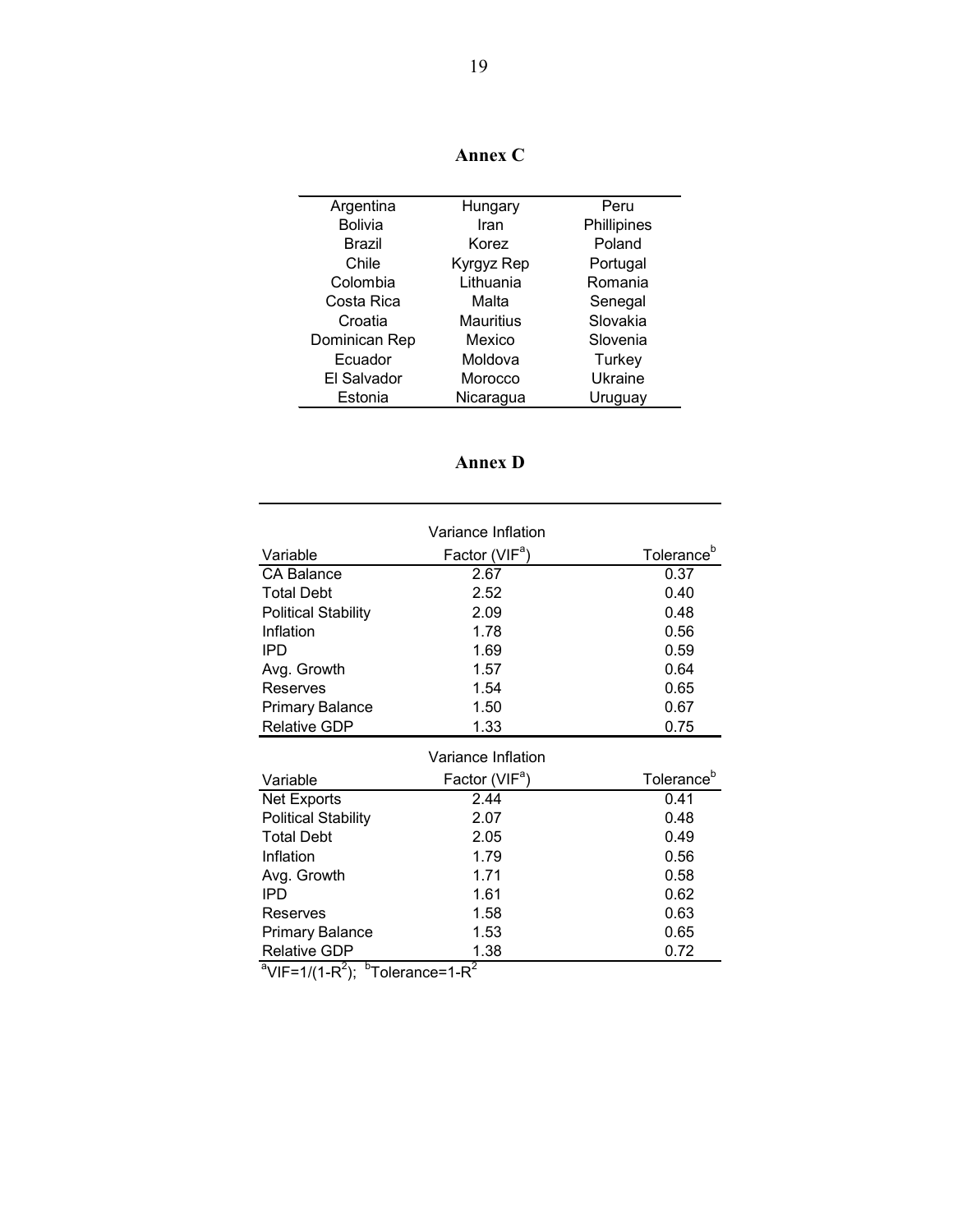| \nno<br>e |  |
|-----------|--|
|-----------|--|

|                                                                                 | Variance Inflation         |                        |
|---------------------------------------------------------------------------------|----------------------------|------------------------|
|                                                                                 | Factor (VIF <sup>a</sup> ) | Tolerance <sup>b</sup> |
| <b>Pension Reform</b>                                                           | 1.01                       | 0.99                   |
| <b>Primary Balance</b>                                                          | 1.13                       | 0.88                   |
| <b>Total Debt</b>                                                               | 1.11                       | 0.90                   |
| Reserves                                                                        | 1.23                       | 0.81                   |
| Net Exports                                                                     | 1.27                       | 0.79                   |
| Growth                                                                          | 1.06                       | 0.95                   |
| Inflation                                                                       | 1.01                       | 0.99                   |
| <b>Relative GDP</b>                                                             | 1.07                       | 0.93                   |
| <sup>a</sup> VIF=1/(1-R <sup>2</sup> ); <sup>b</sup> Tolerance=1-R <sup>2</sup> |                            |                        |

## **Annex F**

|                                      | <b>OLS</b>   | FE           |
|--------------------------------------|--------------|--------------|
| <b>Institutional Investor Rating</b> |              |              |
| L.iirating                           | 1.00         | 0.92         |
|                                      | $(0.00)$ *** | $(0.00)$ *** |
| <b>Primary Balance</b>               |              |              |
| L.pb                                 | 0.80         | 0.67         |
|                                      | $(0.00)$ *** | $(0.00)$ *** |
| <b>Inflation</b>                     |              |              |
| L.inflation                          | 0.30         | 0.22         |
|                                      | (0.12)       | $(0.03)$ **  |
| Growth                               |              |              |
| L.growth                             | 0.61         | 0.36         |
|                                      | $(0.00)$ *** | $(0.00)$ *** |
| <b>Current Account Balance</b>       |              |              |
| L.cabalance                          | 0.79         | 0.65         |
|                                      | $(0.00)$ *** | $(0.00)$ *** |
| <b>Reserves</b>                      |              |              |
| L.reserves                           | 1.01         | 0.88         |
|                                      | $(0.00)$ *** | $(0.00)$ *** |
| <b>Total Debt</b>                    |              |              |
| L.totaldebt                          | 0.99         | 0.82         |
|                                      | $(0.00)$ *** | $(0.00)$ *** |

Robust p values in parentheses.

\* significant at 10%; \*\* significant at 5%; \*\*\* significant at 1% L. indicates that the variable is lagged a period.

Year dummies included in all models.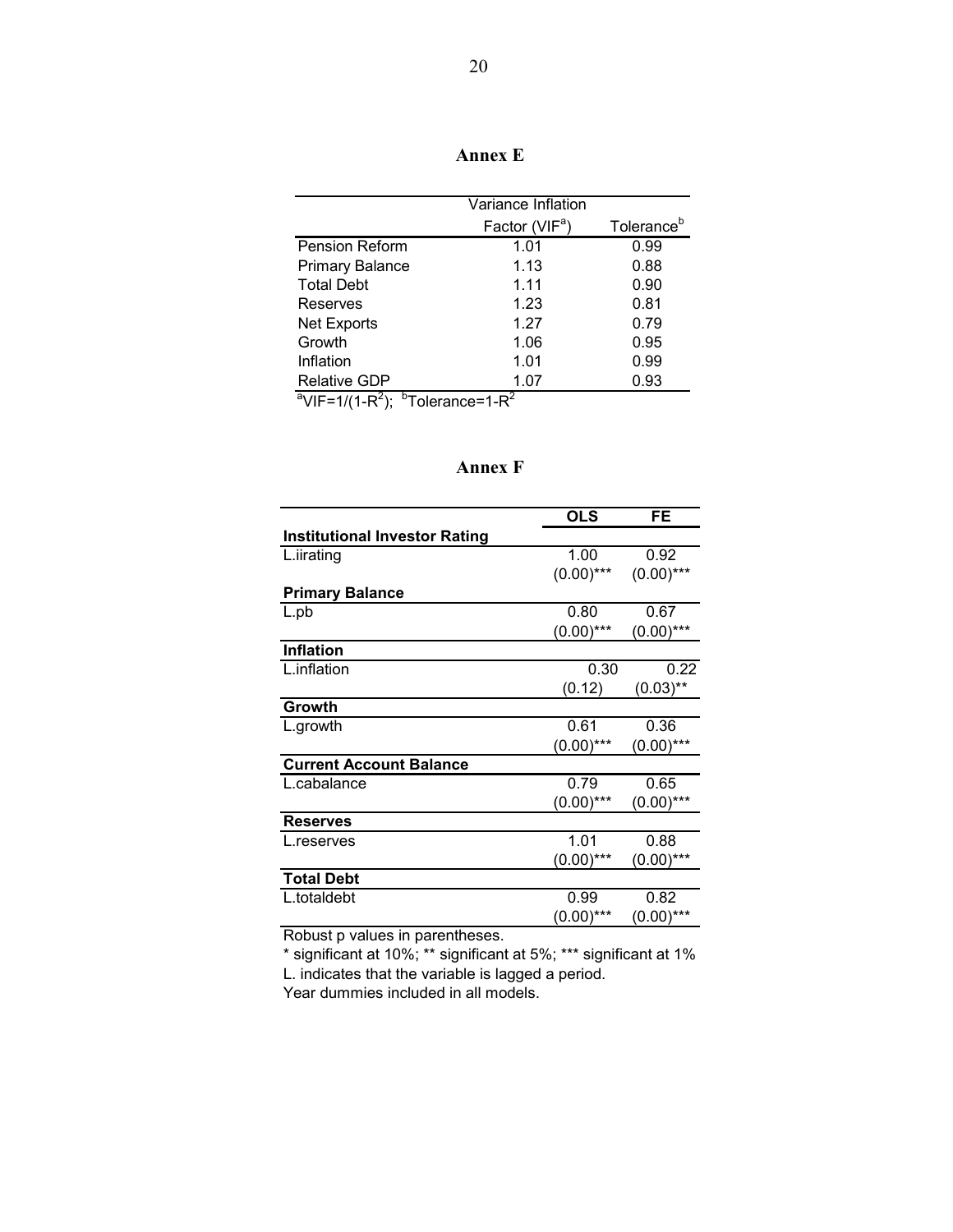#### **TECHNICAL APPENDIX**

There are two reasons for considering a dynamic panel data analysis for our estimation in section II. First, the high persistence of the ratings provided by the IIR might indicate a "reputation effect" faced by the rating agencies. Thus the lagged ratings should contain relevant economic information. The AR(1) process estimations for each dependent variable, included in Annex F, show that series such as the investor rating, current account balance, reserves and the total debt are highly persistent. Second, the size of the coefficients on total debt and international reserves estimated in the static panel seem very high, hinting at a possible overestimation.

The model considered here is:

$$
y_{i,t} = \beta x_{i,t} + \eta_i + v_{i,t}
$$
  
\n
$$
v_{i,t} = \rho v_{i,t-1} + \varepsilon_{i,t}
$$
  
\nfor i=1,...,N and t=2,...,T,  
\nwhere  
\n
$$
E(\varepsilon_{i,s} \varepsilon_{i,t})=0 \text{ for } s \neq t
$$
  
\n
$$
E(y_{i,t} \varepsilon_{i,t})=0 \text{ for } t=2,...,T
$$

The dependent variable,  $y_{i,t}$ , represents the IIR for country i at period t, while  $x_{i,t}$  represents a matrix containing the rest of the variables. There is an unobservable individual effect for each country,  $\eta_i$ . The error term is given by  $v_{i,t}$ . The Arellano-Bond test for serial correlation confirms the existence of serial correlation of order one for our dataset. In order to quantify the level of serial correlation the residuals from the ordinary least squares (OLS) estimation are regressed on the lagged residuals. This is

$$
v_{i,t}=\rho v_{i,t\text{-}1}+\epsilon_{i,t}\,.
$$

Obtaining a significant and strong serial correlation of order one, represented by  $\rho > 0$ . The static model is transformed in order to obtain a dynamic representation with serially uncorrelated shocks. Lagging equation 1 by one period and multiplying it by  $\rho$  gives

$$
\rho y_{i,t-1} = \rho \beta x_{i,t-1} + \rho \eta_i + \rho v_{i,t-1}
$$
\n(3)

Using (3), equation (1) can be rewritten as

$$
y_{i,t} - \rho y_{i,t-1} = \beta x_{i,t} - \rho \beta x_{i,t-1} + \eta_i - \rho \eta_i + v_{i,t} - \rho v_{i,t-1}
$$
  
\n
$$
y_{i,t} = \rho y_{i,t-1} + \beta x_{i,t} - \rho \beta x_{i,t-1} + (1 - \rho) \eta_i + \varepsilon_{i,t}
$$
 (4)

This is a dynamic panel model with serially uncorrelated shocks.

Some considerations about estimation alternatives are relevant to find the consistent estimator for ρ and β. Since the explanatory variable  $y_{i,t-1}$  is positively correlated with the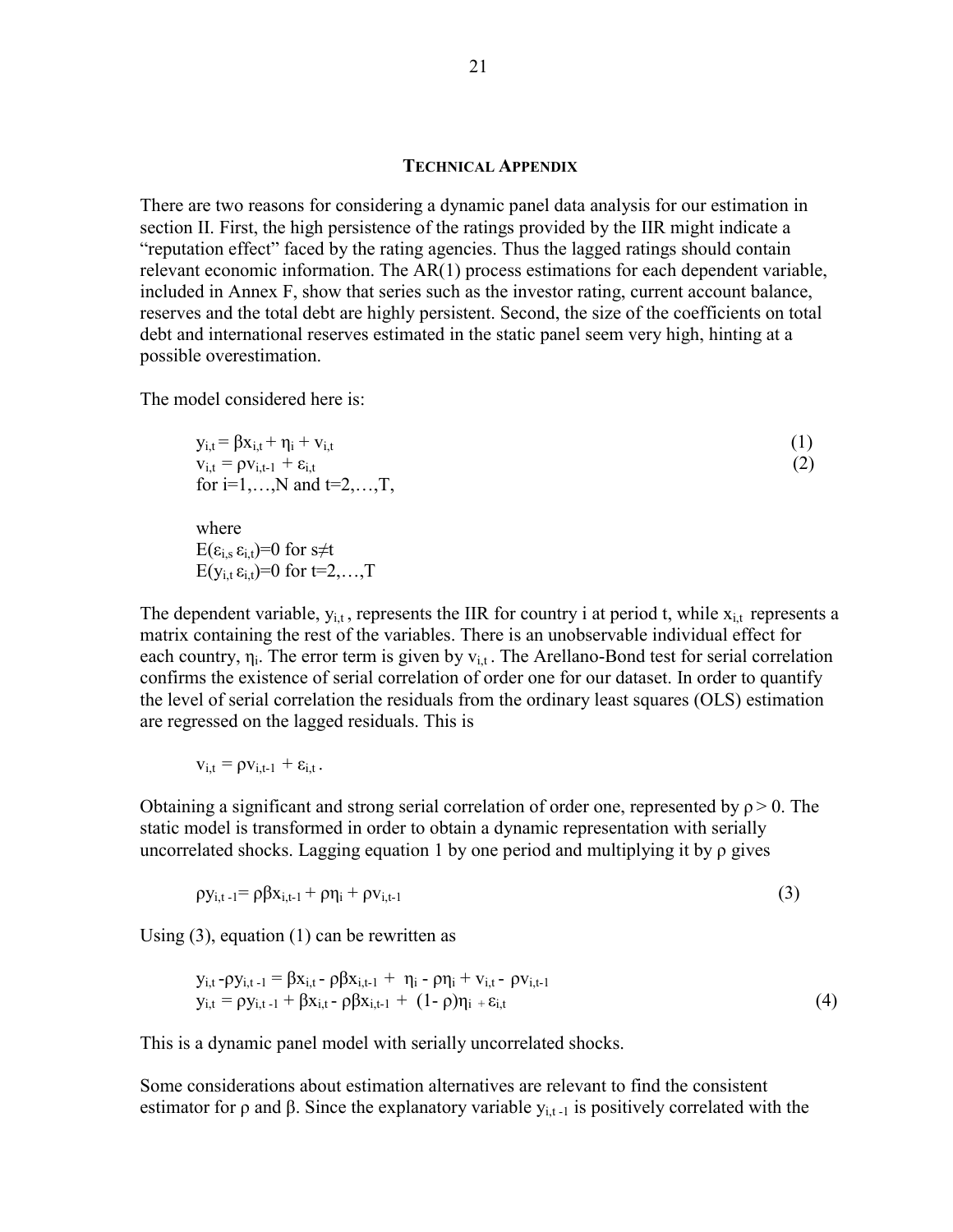error term  $(1-\rho)\eta_i + \varepsilon_{i,t}$  due to the presence of the individual effects, the OLS estimator in the levels equation (4) is inconsistent. This estimator is biased upwards as a result of the positive correlation between  $y_{i,t-1}$  and  $\eta_i$ . In principle, the Fixed Effects (FE) estimator could be seen as addressing this inconsistency by transforming equation (4) to eliminate  $\eta_i$ . This transformation consists in expressing the original observations as deviations from the individual means. OLS is used to estimate the transformed equation. The individual effects are removed from the transformed equations since the mean of the time invariant  $\eta_i$  is itself  $\eta_i$ . For simplicity, we focus on the simple AR(1) model, abstracting from the variables  $y_{i,t-2}$ ,  $x_{i,t}$  and  $x_{i,t-1}$ , however, the same reasoning applies when they are present. The transformed model is given by

$$
\tilde{\mathbf{y}}_{i,t} = \rho_1 \tilde{\mathbf{y}}_{i,t-1} + \tilde{\mathbf{e}}_{i,t} \tag{5}
$$

where

 $\overline{a}$ 

$$
\tilde{y}_{i,t-1} = y_{i,t-1} - 1/(T-1)(y_{i,1} + ... + y_{i,t} + ... + y_{i,T-1})
$$
\n
$$
\tilde{e}_{i,t} = e_{i,t} - 1/(T-1)(e_{i,2} + ... + e_{i,t-1} + ... + e_{i,T})
$$
\n(6)

Thus, this transformation implies a correlation between the transformed lagged dependent variable and the transformed error term. The component  $-y_{it}/(T-1)$  in equation (6) is correlated with  $e_{i,t}$  in equation (7), and the component  $-e_{i,t-1}/(T-1)$  in (7) is correlated with  $y_{i,t-1}$ in (6). Nickel (1981) and Bond (2002) show that these negative correlations dominate positive correlations between other components such as  $-e_{i,t-1}/(T-1)$  and  $-v_{i,t-1}/(T-1)$ , so that the correlations between the transformed lagged dependent variable and the transformed error term are negative. This indicates that the FE estimator is biased downwards. Thus, we might expect that a consistent estimator will lie between OLS and FE estimates, or at least not be significantly out of the interval described by these two estimators.

A class of consistent estimators would require to first transforming the model to eliminate the individual effects and then apply instrumental variables. As noted before the FE estimator is not useful in this context, since it introduces the shocks from all time periods into the transformed error term. In this context, the first-differencing transformation has proved to be more promising. First differencing equation (4) gives

$$
y_{i,t} - y_{i,t-1} = \rho(y_{i,t-1} - y_{i,t-2}) + \beta(x_{i,t} - x_{i,t-1}) - \rho\beta(x_{i,t-1} - x_{i,t-2}) + \varepsilon_{i,t} - \varepsilon_{i,t-1} \n\Delta y_{i,t} = \pi_1 \Delta y_{i,t-1} + \pi_2 \Delta x_{i,t} - \pi_3 \Delta x_{i,t-1} + \Delta \varepsilon_{i,t}
$$
\n(8)

For  $t=2,...,T$ , for which we have the moment conditions:

$$
\begin{array}{l}E(y_{i,t\text{-}s}\Delta\epsilon_{i,t})=0\text{ for }s\geq2\\E(x_{i,t\text{-}s}\Delta\epsilon_{i,t})=0\text{ for }s\geq1\end{array}
$$

In equation (8) the correlation between  $\Delta y_{i,t-1}$  and  $\Delta \varepsilon_{i,t}$  is negative since  $\Delta y_{i,t-1} = y_{i,t-1} - y_{i,t-2}$  and  $\Delta \varepsilon_{i,t} = \varepsilon_{i,t}$ . However, if  $y_{i,t-1}$  is uncorrelated with the subsequent disturbances,  $\varepsilon_{i,t}$ , then  $y_{i,t-2}$  and  $\Delta y_{i,t-2}$  are valid instrumental variables for  $\Delta y_{i,t-1}$  in the first-differencing equations. The two-stage least squares (2SLS) estimator<sup>28</sup> provides asymptotically efficient estimators in

 $^{28}$  Also known as Anderson and Hsiao (1981) estimator.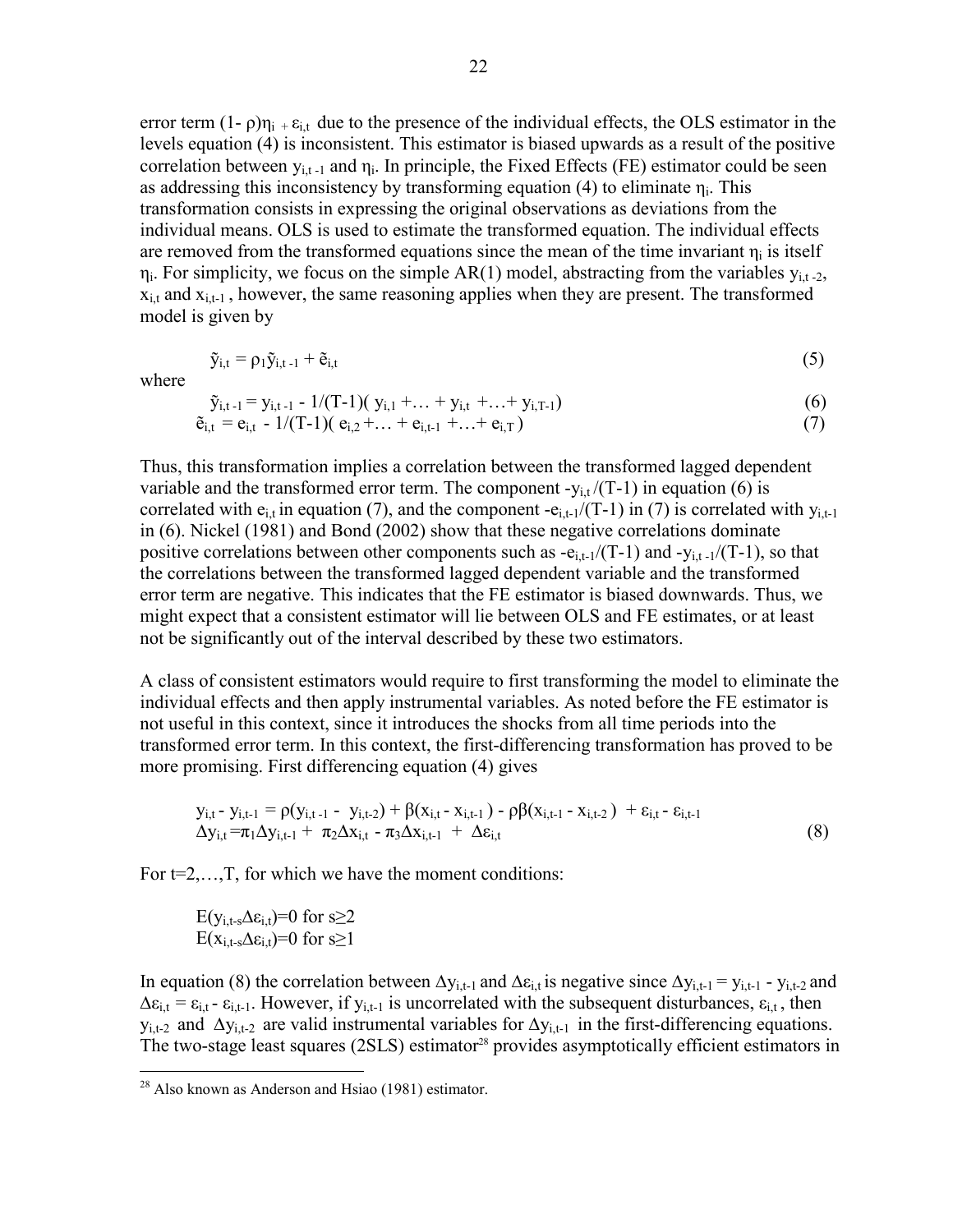this context. In particular, for the small size that characterizes our sample. In the case of large samples the Generalized Method of Moments (GMM), developed by Hansen (1982) provides efficient estimators.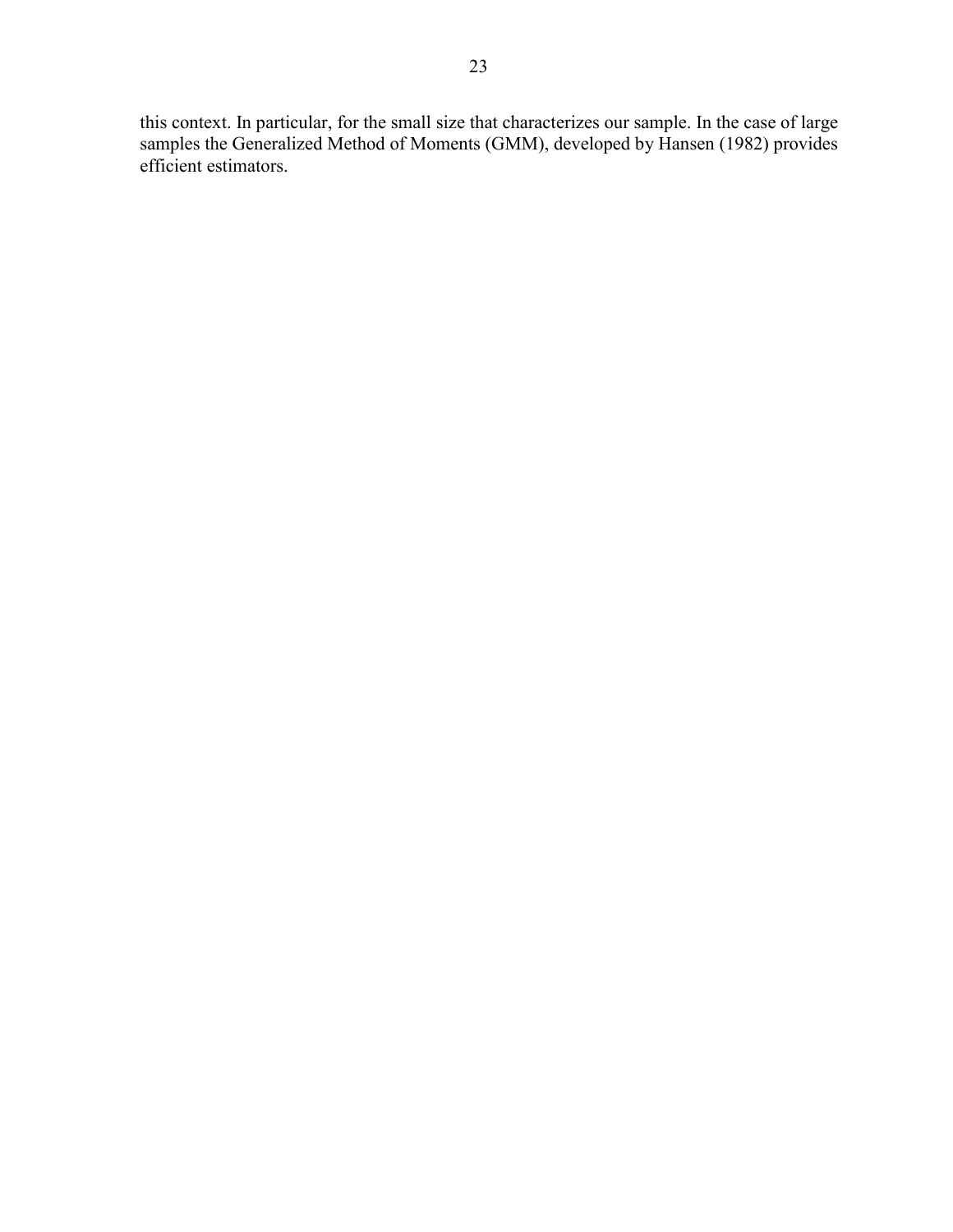#### **REFERENCES**

- Anderson, T. W. and C. Hsiao (1981), Estimation of Dynamic Models with Error Components, Journal of the American Statistical Association, 76, 598-606.
- Baek, In-Mee, A. Bandopadhyaya and Ch. Du (2005), "Determinants of market-assessed sovereign risk: Economic fundamentals or market appetite?", Journal of International Money and Finance, 24, 533-548.
- Cantor, R., and F. Packer (1996), "Determinants and impact of sovereign credit ratings", Federal Reserve Bank of New York, Economic Policy Review 2(2), 37-53.
- Conesa, J. C. and C. Garriga (2005), Optimal Design of Social Security Reforms. CREB working paper
- Eichengreen, B. Hausman, R. and U. Panizza (2003), "The Pain of Original Sin" in Eichengreen, B. and R. Hausman (eds.), Debt Denomination and Financial Instability in Emerging-Market Economies, Chicago: University Press (forthcoming).
- Eichengreen, B. Hausman, R. and U. Panizza (2003a), "Currency Mismatches, Debt Intolerance and Original Sin: Why they are not the same and why it matters", NBER working paper 10036.
- Euwals, R. (2000), Do Mandatory Savings Decrease Household Savings? Evidence for the Netherlands, IZA Discussion Paper No. 113.
- Feldstein and Seligman (1981), "Pension Funding, Share Prices and National Saving", Journal of Finance 36 (4) 801-24.
- Fiess, N. (2003), "Pension Reform or Pension Default? A Note on Pension Reform and Country Risk", World Bank.
- Gill, I., T. Packard, and J. Yermo (2005) *Keeping the Promise Of Social Security in Latin America,* Washington DC, The World Bank, 341 p.
- Gustman, A.L., T. L. Steinmeier (1998), Effects of Pensions on Savings: Analysis with data from the Health and Retirement Study, NBER Working Paper 6681.
- Haque, N. Kumar, M., Mark, N., and D. Mathieson (1996), "The economic content of indicators of developing country creditworthiness", IMF Staff Papers 43(4).
- Hansen, L. P. (1982), Large Sample Properties of Generalized Method of Moments Estimators, Econometrica, 50, 1029-1054.